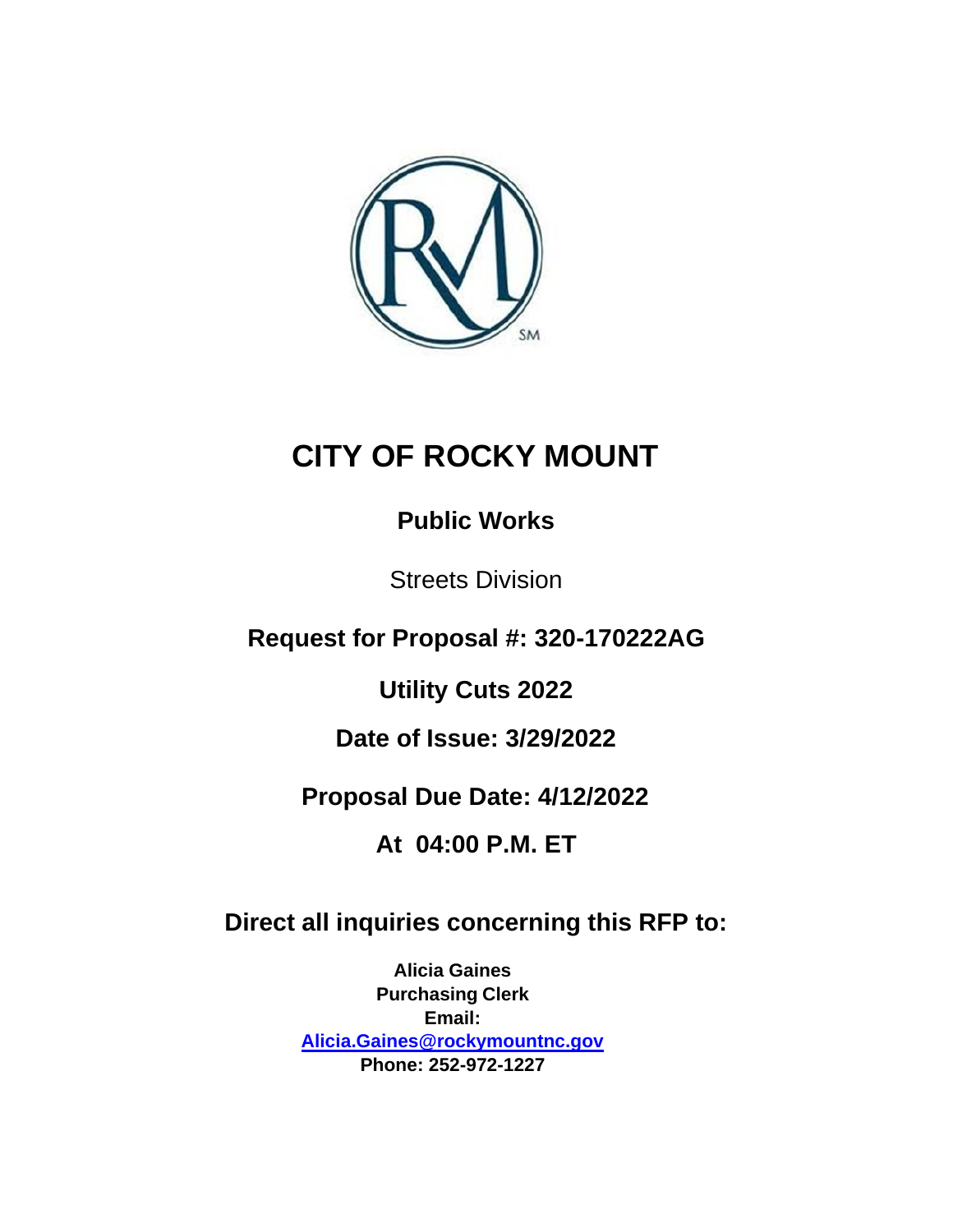## Contents

| Ш.    |  |
|-------|--|
| III.  |  |
| IV.   |  |
| V.    |  |
| VI.   |  |
| VII.  |  |
| VIII. |  |
|       |  |
|       |  |
|       |  |
|       |  |
|       |  |
|       |  |
|       |  |
|       |  |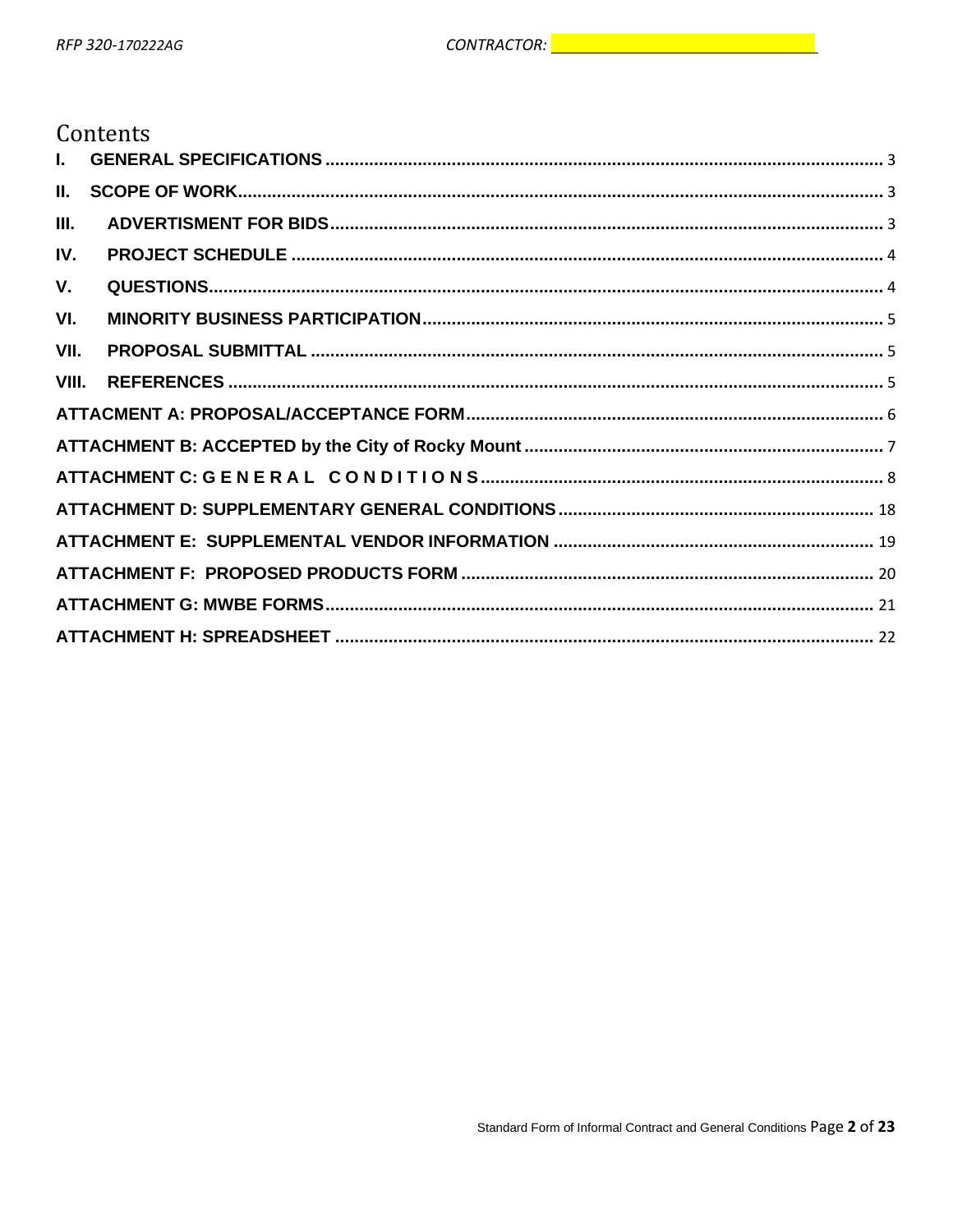#### **CITY OF ROCKY MOUNT STANDARD FORM OF INFORMAL CONTRACT AND GENERAL CONDITIONS**

FOR

#### **Project ID# - 320-170222AG**

#### <span id="page-2-0"></span>**I. GENERAL SPECIFICATIONS**

The City of Rocky Mount is requesting bids for asphalt repairs in streets throughout the city as a result of the utility repair work.

#### <span id="page-2-1"></span>**II. SCOPE OF WORK**

The contractor shall furnish all necessary equipment, labor, and material and permits required to complete the work including but not limited to:

- All cuts are currently patched with rock/screenings for temporary repair and will need to be excavated prior to repair.
- All repairs need to be 3" in depth completed in 2 lifts.
- Most repairs will require additional saw cutting to square up the edges. The additional square footages have been included in the attached spreadsheet (an additional 6" on each side).
- All repairs will need detailed documentation of the repair on city provided forms.
- Contractor will be responsible for any traffic control needed.
- The work includes mobilization and all necessary traffic control in accordance with the NCDOT specifications. Contractors shall provide all signage necessary for the project. Roadway may be closed to through traffic during active construction.
- Daily cleaning the work site of all construction debris, leaving the area safe ready for traffic.

### <span id="page-2-2"></span>**III. ADVERTISMENT FOR BIDS**

Per NCGS 143-129 sealed bids for Utility Cuts 2022, CRM BID NUMBER 320-170222JS, will be received from contractors by the City of Rocky Mount, Purchasing Office (hereinafter call the "City") in the First Floor Atrium of the Frederick E. Turnage Administrative Services Complex, 331 South Franklin Street, Rocky Mount, North Carolina 27804 until Tuesday, 4/12/22 by 4:00 P.M.

Proposals must be enclosed in a sealed envelope addressed to Alicia Gaines, Purchasing Clerk, City of Rocky Mount. The project name and bid number as well as the name, address and license number of the Bidder must be plainly marked on the outside of the envelope.

The City of Rocky Mount is seeking 10% minority sub-contracting participation on this project.

The City reserves the right to reject any and all bids and to waive any informality. The city will not discriminate against any bidder submitting a bid because of race, creed, color, national origin or handicap.

Complete Bidding Documents may be obtained at the City of Rocky Mount Purchasing web site located at <https://rockymountnc.gov/services-finance-bids/>

Bidders must conform to the provisions of the North Carolina Contractor's Licensing Act of 1925, as amended.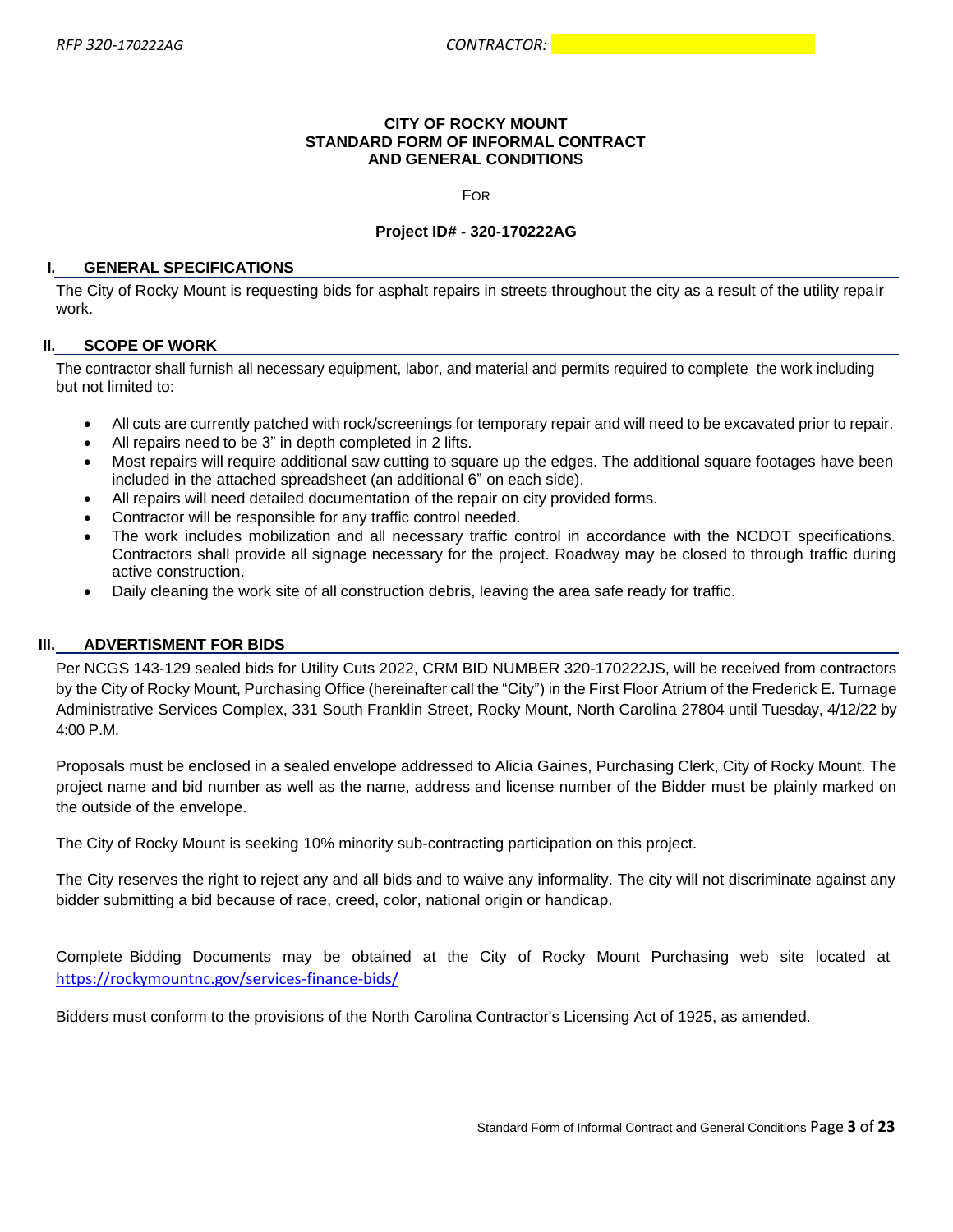Alicia Gaines, Purchasing Clerk, City of Rocky Mount PO Box 1180 331 S. Franklin Street Rocky Mount, NC 27802-1180

#### <span id="page-3-0"></span>**IV. PROJECT SCHEDULE**

| Event                                  | <b>Responsibility</b> | Date and Time      |
|----------------------------------------|-----------------------|--------------------|
| <b>Issue RFP</b>                       | City                  | Tuesday, 3/29/2022 |
| <b>Submit Written Questions</b>        | Contractor            | Friday, 4/1/2022   |
| Provide Response to Questions/Addendum | City                  | Tuesday, 4/5/2022  |
| Deadline                               |                       |                    |
| Submit Proposals                       | Contractor            | Tuesday, 4/12/2022 |
| <b>Contract Award</b>                  | City                  | TBD                |

#### **V. QUESTIONS**

Written questions shall be e-mailed to [Alicia.Gaines@rockymount.gov](mailto:Alicia.Gaines@rockymount.gov) by the date and time specified in the proposal schedule. Contractors will enter "RFP #320-170222AG – Questions" as the subject for the email.

Questions received prior to the submission deadline date, the MWBE Coordinator response, and any additional terms deemed necessary by the City of Rocky Mount will be posted in the form of an addendum to the Interactive Purchasing System (IPS), [http://www.ips.state.nc.us,](http://www.ips.state.nc.us/) and the City of Rocky Mount website and shall become an Addendum to this RFP. No information, instruction or advice provided orally or informally by any City personnel, whether made in response to a question or otherwise concerning this RFP, shall be considered authoritative or binding. Vendors shall rely only on written material contained in an Addendum to this RFP.

Inquiries submitted no later than the date and time noted in the project schedule. Questions answered verbally will be followed up by written addenda as deemed necessary; oral interpretations shall have no effect.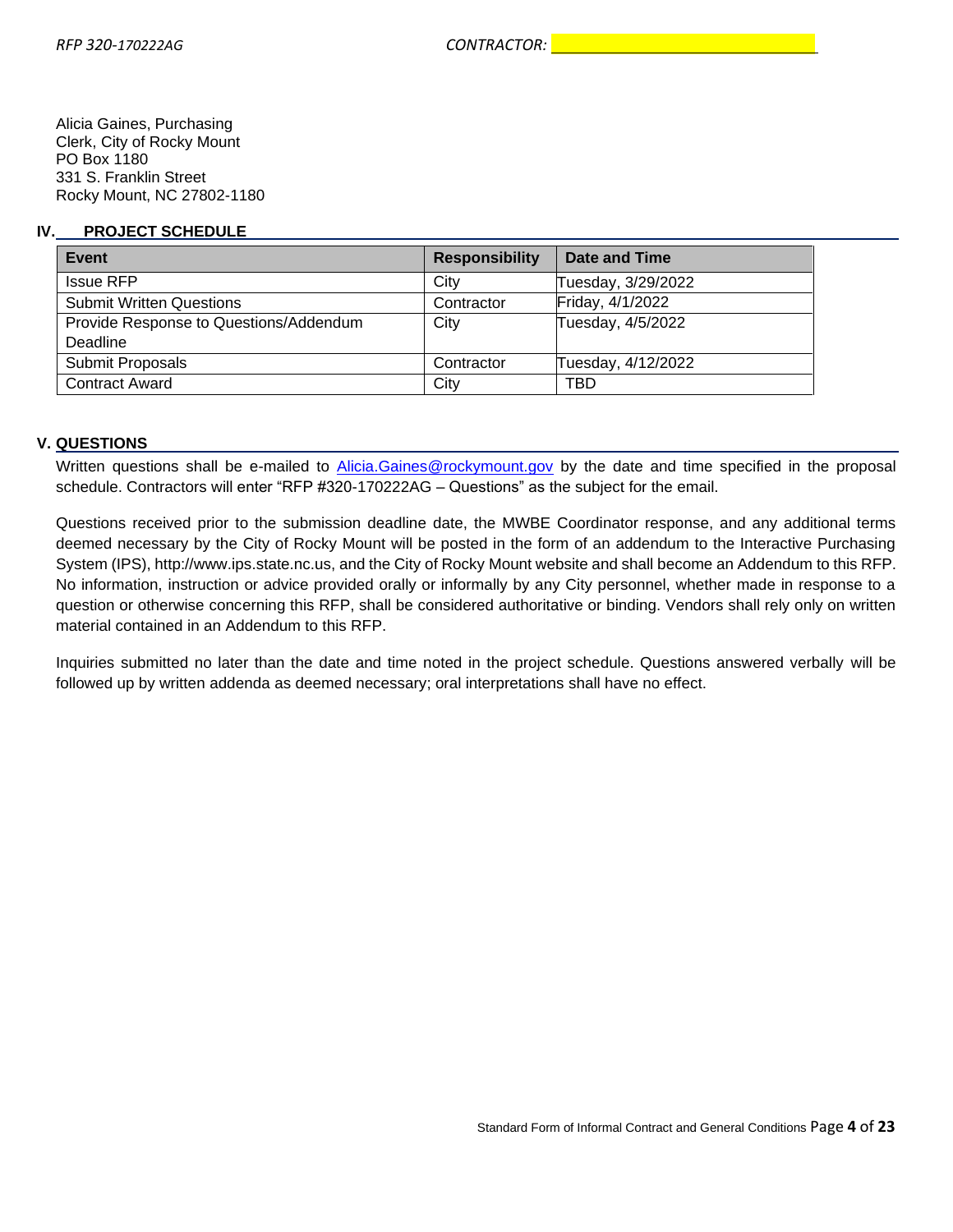## <span id="page-4-0"></span>**VI. MINORITY BUSINESS PARTICIPATION**

The Bidder has the responsibility to make a good faith effort to solicit minority proposals and to attain the aspirational te n percent (10%) goal. We encourage all Bidders even MWBE/HUBs to obtain the aspirational goal where sub-contracting andsupplier opportunities exist.

| <b>MWBE FIRM</b> | <b>OWNERSHIP STATUS</b> | <b>ADDRESS</b> | <b>WORK TYPE</b> |
|------------------|-------------------------|----------------|------------------|
|                  |                         |                |                  |
|                  |                         |                |                  |
|                  |                         |                |                  |

#### <span id="page-4-1"></span>**VII. PROPOSAL SUBMITTAL**

Contractors interested in performing the services requested must submit the following information:

1. One (1) copy of their RFP response including name, address, and phone number of contact person. RFP responses shall be addressed to:

> Attn: RFP #320-170222AG City of Rocky Mount Purchasing- Alicia Gaines 331 S. Franklin Street Rocky Mount, NC 27802

All RFP responses shall be received by the date and time noted in the schedule on page 4. RFP responses may be sent via US Mail, FedEx, UPS, or hand delivered. **Faxed RFP responses will not be accepted**.

### <span id="page-4-2"></span>**VIII.**

### **REFERENCES**

Vendors shall provide at least three (3) different references for which your company has provided Services of similar size and scope to that proposed herein. The city of Rocky Mount may contact these users to determine the Services provided are substantially similar in scope to those proposed herein and Contractor's performance has been satisfactory. The information obtained shall be considered in the evaluation of the quote. If city of Rocky Mount references are provided it cannot be counted towards your three (3) required references but may be included in addition to.

| <b>COMPANY NAME</b>                            | <b>CONTACT NAME</b> | <b>TELEPHONE NUMBER</b> | <b>EMAIL</b> |
|------------------------------------------------|---------------------|-------------------------|--------------|
|                                                |                     |                         |              |
|                                                |                     |                         |              |
|                                                |                     |                         |              |
| <b>Optional: City of Rocky</b><br><b>Mount</b> |                     |                         |              |

Standard Form of Informal Contract and General Conditions Page **5** of **23**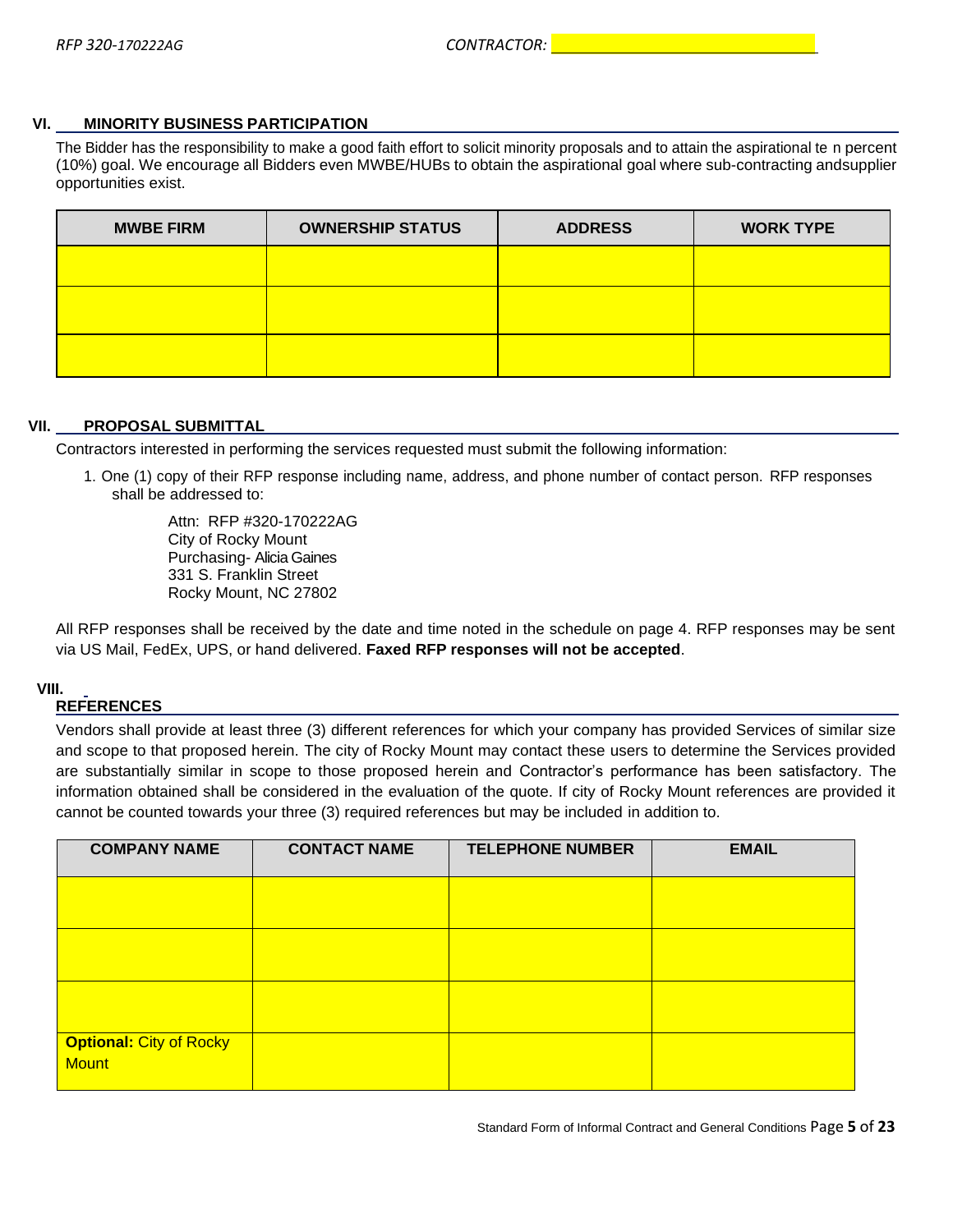## <span id="page-5-0"></span>**ATTACMENT A: PROPOSAL/ACCEPTANCE FORM**

#### For

#### **Utility Cuts 2022**

RFP 320-170222AG

#### **City of Rocky Mount**

The undersigned, as bidder, proposes and agrees if this proposal is accepted to contract with the City of Rocky Mount for the furnishing of all materials, equipment, and labor necessary to complete the construction of the work described in these documents in full and complete in accordance with plans, specifications, and contract documents, and to the full and entire satisfaction of the City of Rocky Mount for the sum of:

| <u>TOTAL BASE PROPOSAL:</u>                                                                                                                                                                                                          | Dollars \$                                                                                                                                                                                                                           |
|--------------------------------------------------------------------------------------------------------------------------------------------------------------------------------------------------------------------------------------|--------------------------------------------------------------------------------------------------------------------------------------------------------------------------------------------------------------------------------------|
| Respectively submitted this <b>example 2 and 2 years of the contract of the contract of the contract of the contract of the contract of the contract of the contract of the contract of the contract of the contract of the cont</b> | 20                                                                                                                                                                                                                                   |
|                                                                                                                                                                                                                                      | (Contractor's Name)                                                                                                                                                                                                                  |
| Federal ID#: Note: Note: Note: Note: Note: Note: Note: Note: Note: Note: Note: No                                                                                                                                                    |                                                                                                                                                                                                                                      |
| Witness: Witness: Witness and Witness and Witness and Witness and Witness and Witness and Witness and Witness                                                                                                                        | Title:<br>(Owner, partner, corp. Pres. Or Vice President)<br>Address: Andreas Address: Andreas Address: Andreas Address: Address: Address: Address: Address: Address: Address: A                                                     |
| (Proprietorship or Partnership)                                                                                                                                                                                                      |                                                                                                                                                                                                                                      |
| Attest: (corporation)                                                                                                                                                                                                                | Email Address: <b>Exercísion Contract Contract Contract Contract Contract Contract Contract Contract Contract Contract Contract Contract Contract Contract Contract Contract Contract Contract Contract Contract Contract Contra</b> |
| (Corporate Seal)                                                                                                                                                                                                                     |                                                                                                                                                                                                                                      |
| By: <mark>_</mark>                                                                                                                                                                                                                   | License #: New York 100                                                                                                                                                                                                              |
| Title:                                                                                                                                                                                                                               |                                                                                                                                                                                                                                      |
| (Corporation, Secretary. /Ass't Secretary.)                                                                                                                                                                                          |                                                                                                                                                                                                                                      |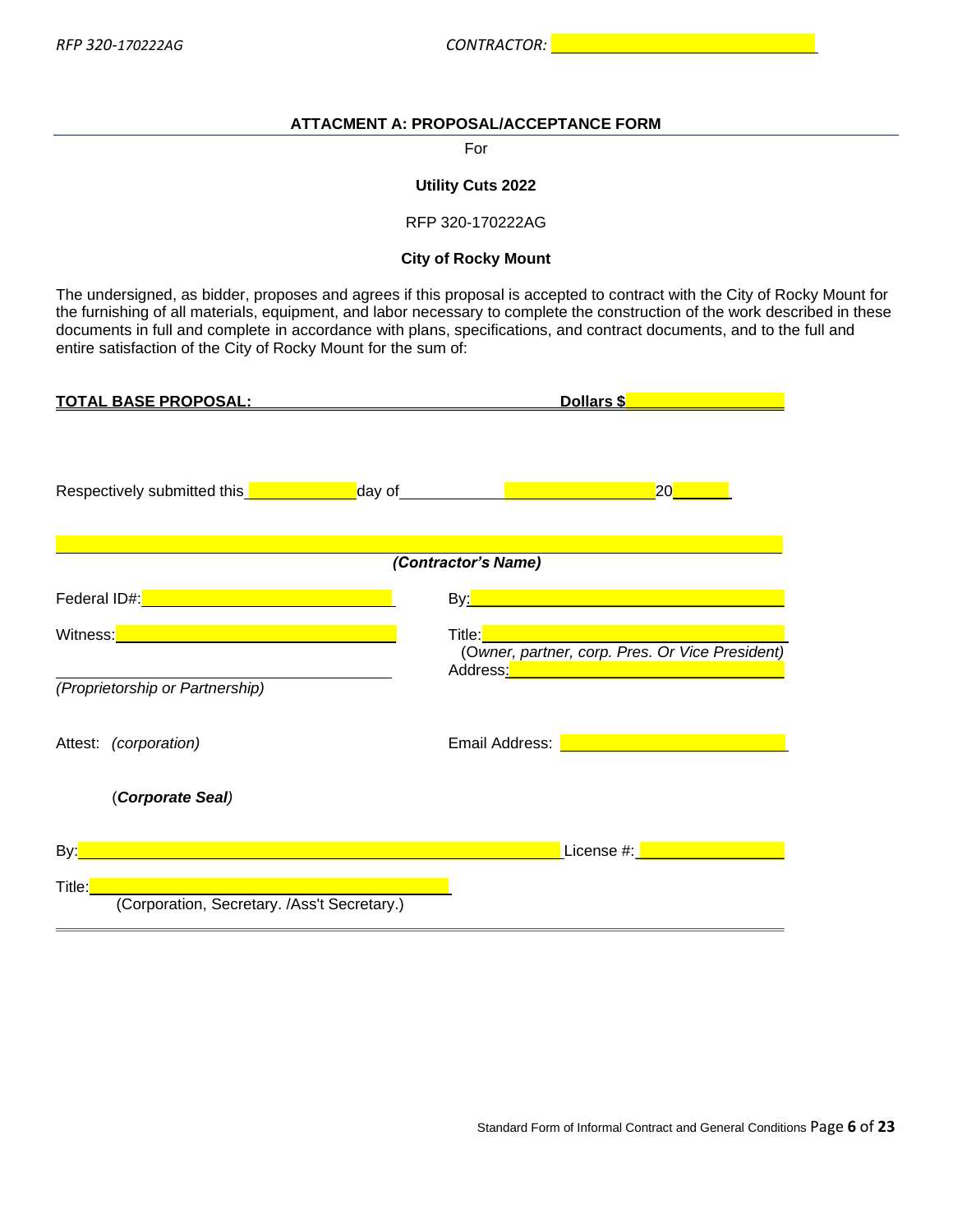## <span id="page-6-0"></span>**ATTACHMENT B: ACCEPTED by the City of Rocky Mount**

For

**Utility Cuts 2022**

RFP 320-170222AG

## **City of Rocky Mount**

Total amount of accepted by the owner, included base proposal and proposal alternates:

 $\frac{1}{2}$ 

BY: Title: Purchasing Manager

| Date: |  |
|-------|--|
|       |  |

## **PRE-AUDIT**

This instrument has been preaudited in the manner required by the Budget and Fiscal Control Act.

Finance Director Date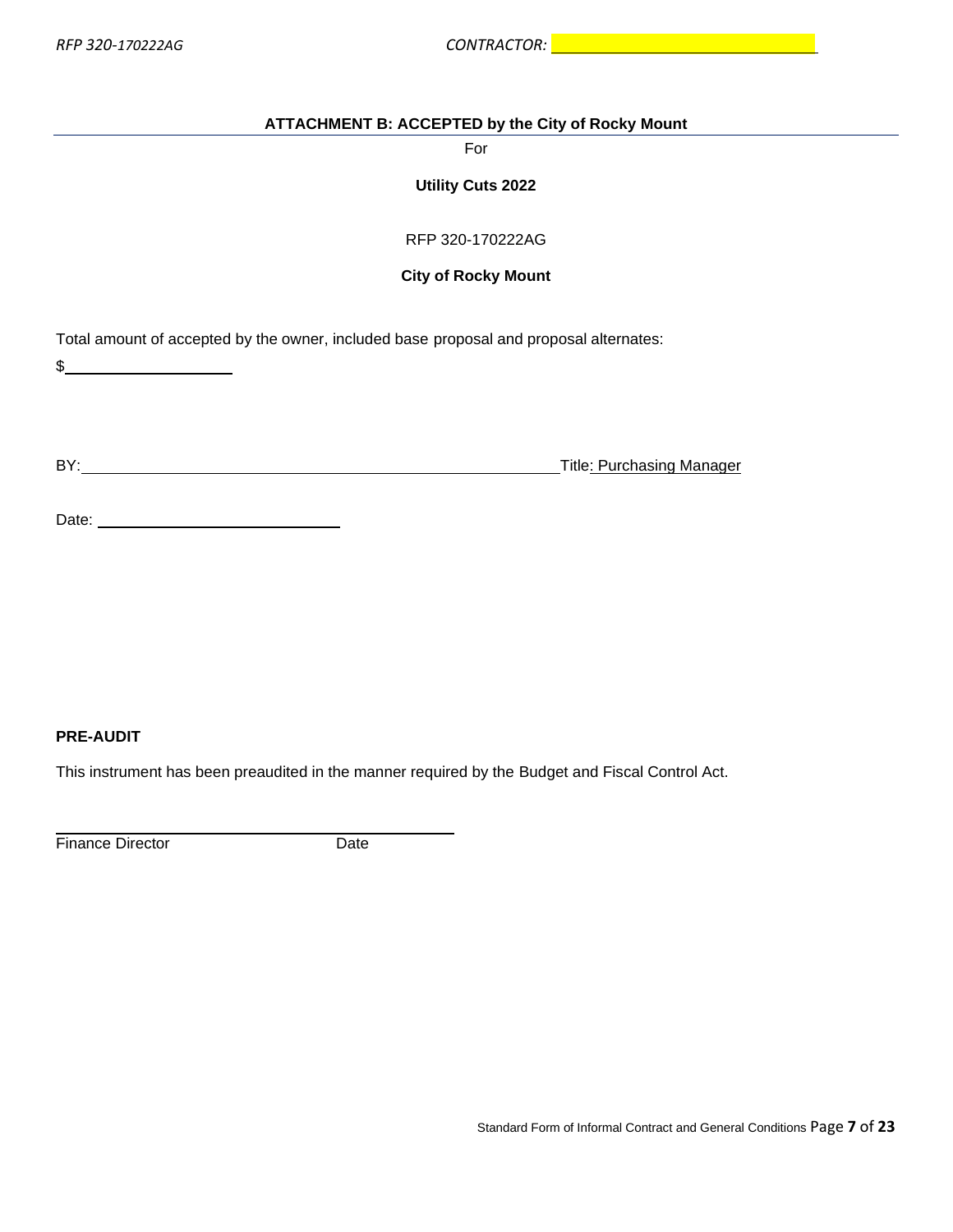## <span id="page-7-0"></span>**ATTACHMENT C: G E N E R A L C O N D I T I O N S**

### **1. GENERAL**

It is understood and agreed that by submitting a proposal that the Contractor has examined these contract documents, drawings and/or specifications and has visited the site of the Work and has familiarized himself relative to the Work to be performed.

## **2. DEFINITIONS**

**Owner:** "Owner" shall mean, The City of Rocky Mount

**Contractor**: "Contractor" shall mean the entity that will provide the services for the Owner.

**Designer**: The **designer(s)** are those referred to within this contract, or their authorized representatives. The Designer(s), as referred to herein, shall mean architect and/or engineer responsible for preparing the project plans and specifications. They will be referred to hereinafter as if each were of the singular number, masculine gender.

**Contract Documents:** "Contract Documents" shall consist of the Standard Form of Informal Bidding; General Conditions of the Contract; special conditions if applicable; Supplementary General Conditions; the drawing and specifications, including all bulletins, addenda or other modifications of the drawings and specifications incorporated into the documents prior to their execution; the proposal; the contract; the performance bond if applicable; and insurance certificates. All of these items together form the contract.

## **INTENT AND EXECUTION OF DOCUMENTS**

The drawings and specifications are complementary, one to the other. That which is shown on the drawings or called for in the specifications shall be as binding as if it were both called for and shown. The intent of the drawings and specifications is to establish the scope of all labor, materials, transportation, equipment, and any and all other things necessary to provide a complete job. In case of discrepancy or disagreement in the Contract Documents, the order of precedence shall be: Form of Contract, specifications, large-scale detail drawings, small-scale drawings.

In such cases where the nature of the work requires clarification by the Designer/ Owner, the Designer/ Owner shall furnish such clarification. Clarifications and drawings shall be consistent with the intent of the Contract Documents and shall become a part thereof.

## **4. AS-BUILT MARKED-UP CONSTRUCTION DOCUMENTS**

Contractor shall provide one complete set of legible "as-built" marked-up construction drawings and specifications recording any and all changes made to the original design during the course of construction. In the event no changes occurred, submit construction drawings and specifications set with notation "No Changes." The Designer/Owner must receive "As-built" marked-up construction drawings and specifications before the final pay request can be processed.

### **5. SUBMITTAL DATA**

The Contractor awarded the contract shall submit all specified submittals to the Owner/Designer. A minimum number of copies as specified by the owner, of all required submittal data pertaining to construction, performance and general dimensional criteria of the components listed in the technical specifications shall be submitted. No material or equipment shall be ordered or installed prior to written approval of the submittals by the Designer/Owner. Failure to provide submittal data for review on equipment listed in the technical specifications will result in removal of equipment by the Contractor at his expense if the equipment is not in compliance with the specifications.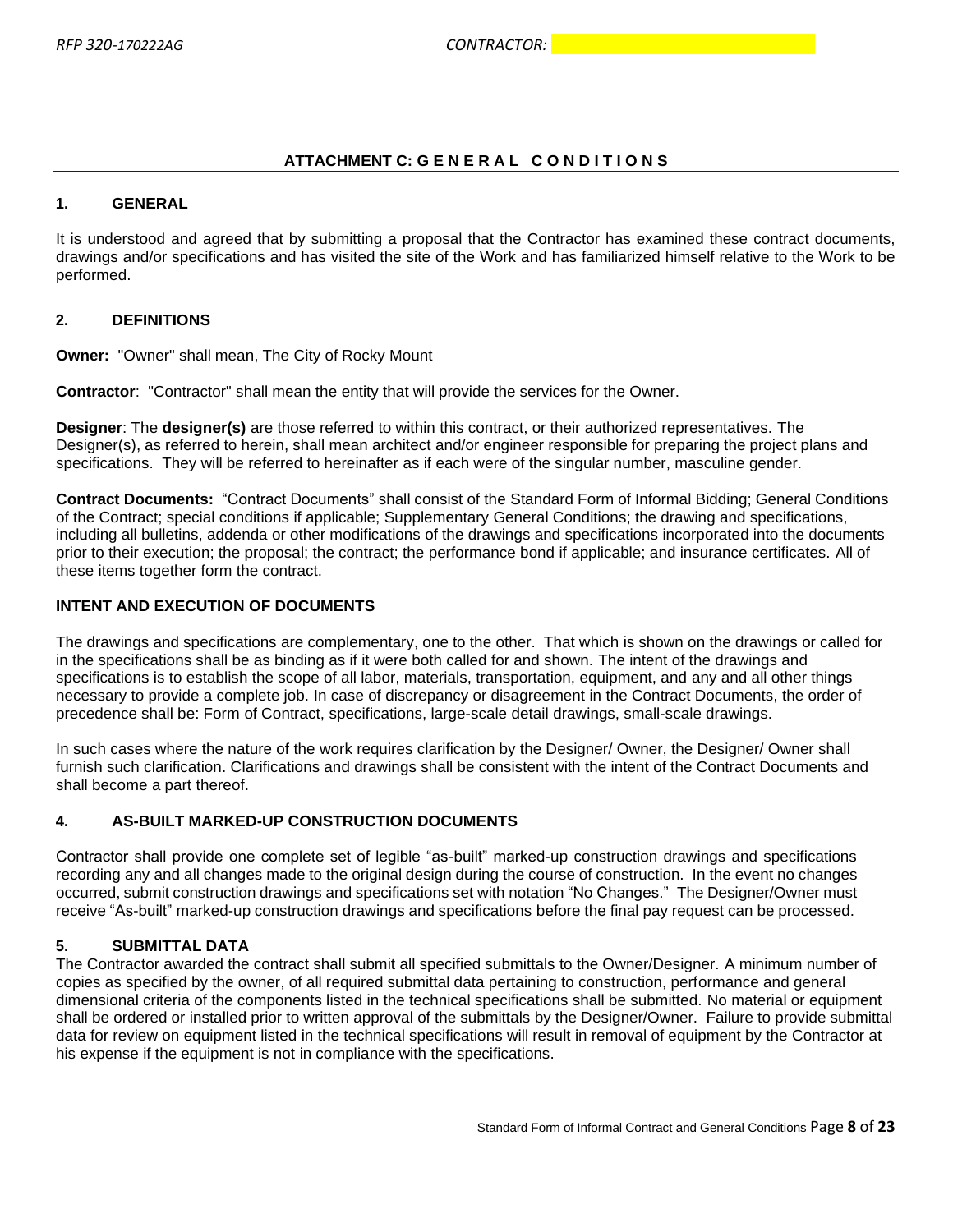## **6. SUBSTITUTIONS**

In accordance with the provisions of G.S. 133-3, material, product, or equipment substitutions proposed by the bidders to those specified herein can only be considered during the bidding phase until five (5) days prior to the receipt of proposals or by the date specified in the pre proposal conference, when submitted to the Designer with sufficient data to confirm material, product, or equipment equality.

Submittals for proposed substitutions shall include the following information:

- a. Name, address, and telephone number of manufacturer and supplier as appropriate.
- b. Trade name, model or catalog designation.
- c. Product data including performance and test data, reference standards, and technical descriptions of material, product, or equipment. Include color samples and samples of available finishes as appropriate.
- d. Detailed comparison with specified products including performance capabilities, warranties, and test results.
- e. Other pertinent data including data requested by the Designer to confirm product equality.

If a proposed material, product, or equipment substitution is deemed equal by the Designer to those specified, all bidders of record will be notified by Addendum*.*

## **7. WORKING DRAWINGS AND SPECIFICATIONS AT THE JOB SITE**

The contractor shall maintain, in readable condition at his job site one complete set of working drawings and specifications for his work including all shop drawings. Such drawings and specifications shall be available for use by the owner, designer or his authorized representative.

The contractor shall maintain at the job site, a day-to-day record of work-in-place that is at variance with the contract documents. Such variations shall be fully noted on project drawings by the contractor and submitted to the designer upon project completion and no later than 30 days after acceptance of the project.

### **8. MATERIALS, EQUIPMENT, EMPLOYEES**

- a. The contractor shall, unless otherwise specified, supply and pay for all labor, transportation, materials, tools, apparatus, lights, power, fuel, heat, sanitary facilities, water, scaffolding and incidentals necessary for the completion of his work, and shall install, maintain and remove all equipment of the construction, other utensils or things, and be responsible for the safe, proper and lawful construction, maintenance and use of same, and shall construct in the best and most workmanlike manner, a complete job and everything incidental thereto, as shown on the plans, stated in the specifications, or reasonably implied therefrom, all in accordance with the contract documents.
- b. All materials shall be new and of quality specified, except where reclaimed material is authorized herein and approved for use. Workmanship shall at all times be of a grade accepted as the best practice of the particular trade involved, and as stipulated in written standards of recognized organizations or institutes of the respective trades except as exceeded or qualified by the specifications.
- c. Upon notice, the contractor shall furnish evidence as to quality of materials.
- d. Products are generally specified by ASTM or other reference standard and/or by manufacturer's name and model number or trade name. When specified only by reference standard, the Contractor may select any product meeting this standard, by any manufacturer. When several products or manufacturers are specified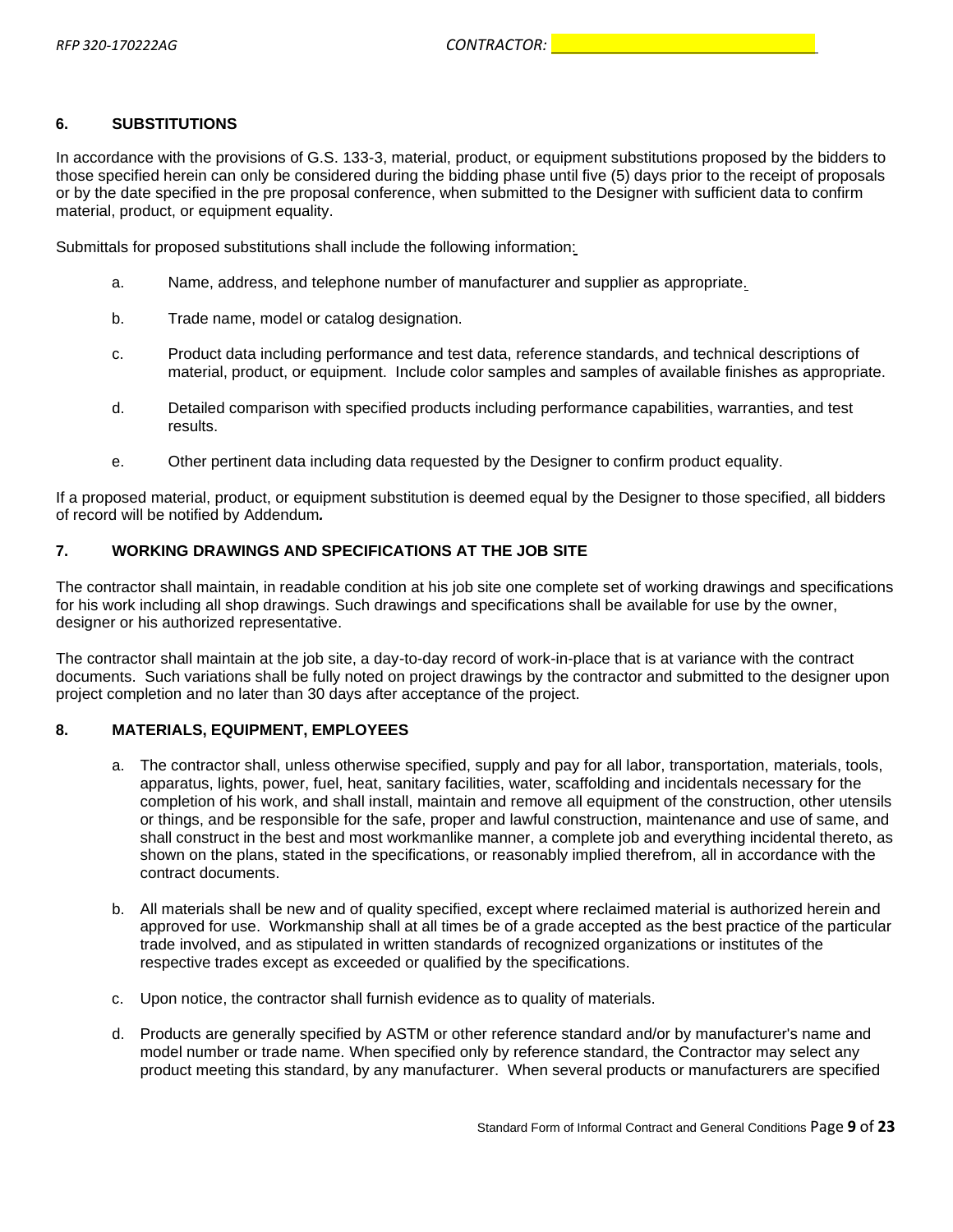as being equally acceptable, the Contractor has the option of using any product and manufacturer combination listed. However, the contractor shall be aware that the cited examples are used only to denote the quality standard of product desired and that they do not restrict bidders to a specific brand, make, manufacturer or specific name; that they are used only to set forth and convey to proposals the general style, type, character and quality of product desired; and that equivalent products will be acceptable. Request for substitution of materials, items, or equipment shall be submitted to the designer for approval or disapproval; the designer prior to the opening of proposals shall make such approval or disapproval. Alternate materials may be requested after the award if it can clearly be demonstrated that it is an added benefit to the owner and the designer and owner approves.

- e. The designer is the judge of equality for proposed substitution of products, materials or equipment.
- f. If at any time during the construction and completion of the work covered by these contract documents, the language, conduct, or attire of any workman of the various crafts be adjudged a nuisance to the owner or designer, or if any workman be considered detrimental to the work, the contractor shall order such parties removed immediately from grounds.
- g. The Contractor shall cooperate with the designer and the owner in coordinating construction activities.
- h. The Contractor shall maintain qualified personnel and effective supervision at the site at all times during the project and exercise the appropriate quality control program to ensure compliance with the project drawings and specifications. The designer is responsible for determining compliance with the drawings and specifications.

#### **9. CODES, PERMITS AND INSPECTIONS**

The Contractor shall obtain the required permits, if required, give all notices, and comply with all laws, ordinances, codes, rules and regulations bearing on the conduct of the work under this contract. If the Contractor observes that the drawings and specifications are at variance therewith, he shall promptly notify the Designer in writing. If the Contractor performs any work knowing it to be contrary to such laws, ordinances, codes, rules and regulations, and without such notice to the Owner, he shall bear all cost arising there from.

All work under this contract shall conform to the current North Carolina Building Code and other state and national codes as are applicable.

All fire alarm work shall be in accordance with the latest State Construction Office (SCO) *Guidelines for Fire Alarm Installation* (NFPA72). Where the contract documents are in conflict with the SCO guidelines, the SCO guidelines shall govern. The Contractor shall be responsible for all the costs for the correction of the work where he installs it in conflict with the latest edition of the SCO *Guidelines for Fire Alarm Installation*.

**\***Inspection and certification of compliance by local authorities is necessary if an architect or engineer was not employed on the project.

### **10. PROTECTION OF WORK, PROPERTY, THE PUBLIC AND SAFETY**

a. The contractors shall be jointly responsible for the entire site and the building or construction of the same and provide all the necessary protections, as required by the owner or designer, and by laws or ordinances governing such conditions. They shall be responsible for any damage to the owner's property or of that of others on the job, by them, their personnel, or their subcontractors, and shall make good such damages. They shall be responsible for and pay for any damages caused to the owner. All contractors shall have access to the project at all times, except as indicated in the Supplemental General Conditions.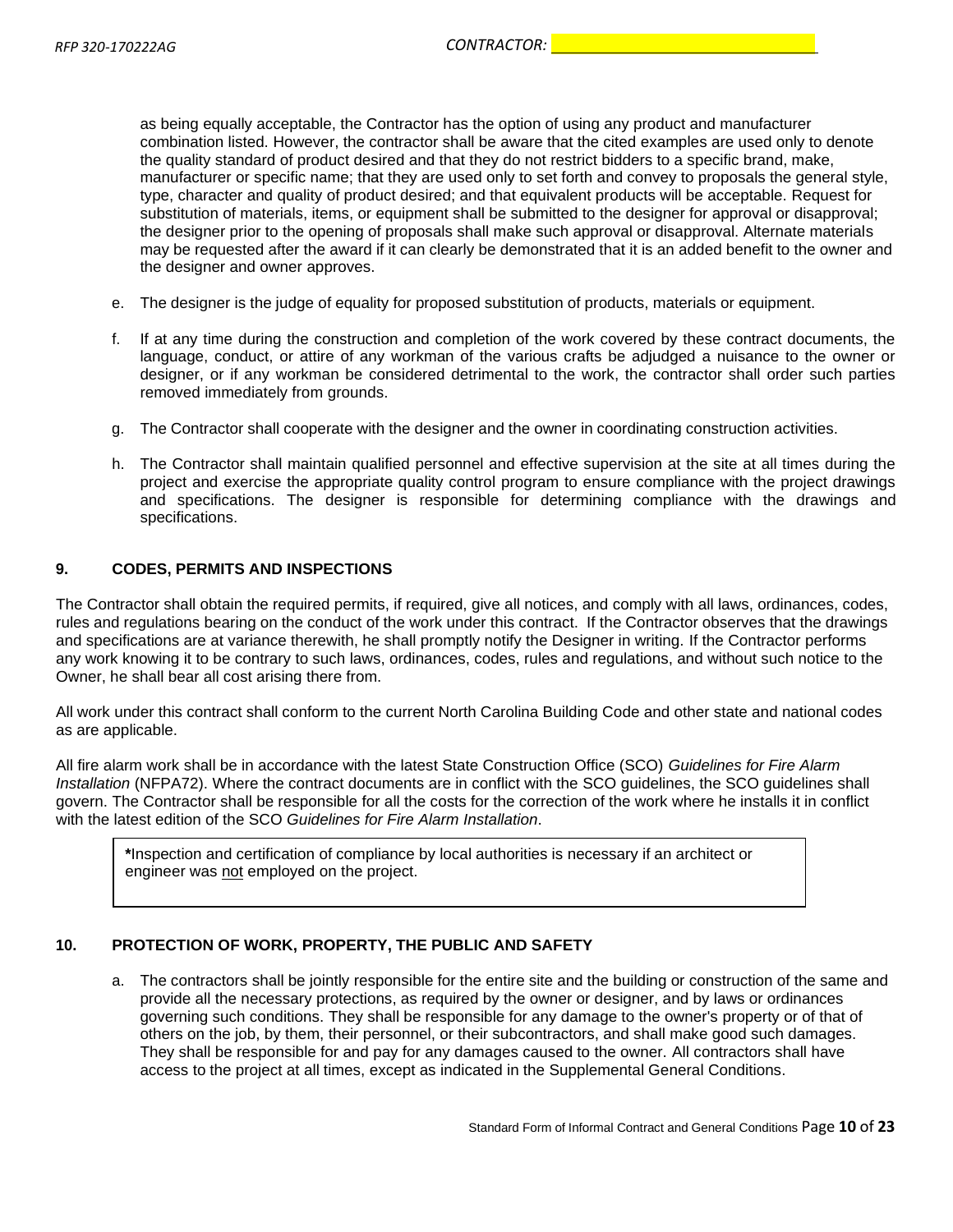- b. The contractor shall provide cover and protect all portions of the structure when the work is not in progress, provide and set all temporary roofs, covers for doorways, sash and windows, and all other materials necessary to protect all the work on the building, whether set by him, or any of the subcontractors. Any work damaged through the lack of proper protection or from any other cause, shall be repaired or replaced without extra cost to the owner.
- c. No fires of any kind will be allowed inside or around the operations during the course of construction without special permission from the designer and owner.
- d. The contractor shall protect all trees and shrubs designated to remain in the vicinity of the operations by building substantial boxes around it. He shall barricade all walks, roads, etc., as directed by the designer to keep the public away from the construction. All trenches, excavations or other hazards in the vicinity of the work shall be well barricaded and properly lighted at night.
- e. The contractor shall provide all necessary safety measures for the protection of all persons on the job, including the requirements of the A.G.C. *Accident Prevention Manual in Construction*, as amended, and shall fully comply with all state laws or regulations and North Carolina State Building Code requirements to prevent accident or injury to persons on or about the location of the work. He shall clearly mark or post signs warning of hazards existing, and shall barricade excavations, elevator shafts, stairwells and similar hazards. He shall protect against damage or injury resulting from falling materials and he shall maintain all protective devices and signs throughout the progress of the work.
- f. The contractor shall adhere to the rules, regulations and interpretations of the North Carolina Department of Labor relating to Occupational Safety and Health Standards for the Construction Industry (Title 29, Code of Federal Regulations, Part 1926, published in Volume 39, Number 122, Part II, June 24, 1974, *Federal Register*), and revisions thereto as adopted by General Statutes of North Carolina 95-126 through 155.
- i. In the event of emergency affecting the safety of life, the protection of work, or the safety of adjoining properties, the contractor is hereby authorized to act at his own discretion, without further authorization from anyone, to prevent such threatened injury or damage. Any compensation claimed by the contractor on account of such action shall be determined as provided for under Article 13(b).
- j. Any and all costs associated with correcting damage caused to adjacent properties of the construction site or staging area shall be borne by the contractor. These costs shall include but not be limited to flooding, mud, sand, stone, debris, and discharging of waste products.

### **11. SUBCONTRACTS AND SUBCONTRACTORS**

The Contractor is and remains fully responsible for his own acts or omissions as well as those of any subcontractor or of any employee of either. The Contractor agrees that no contractual relationship exists between the subcontractor and the Owner in regard to the contract, and that the subcontractor acts on this work as an agent or employee of the Contractor.

### **12. CONTRACTOR-SUBCONTRACTOR RELATIONSHIPS**

The Contractor agrees that the terms of these Contract Documents shall apply equally to each Subcontractor as to the Contractor, and the Contractor agrees to take such action as may be necessary to bind each Subcontractor to these terms. The Contractor further agrees to conform to the Code of Ethical Conduct as adopted by the Associated General Contractors of America, Inc., with respect to Contractor-Subcontractor relationships. The Owner reserves the right to limit the amount of portions of work to be subcontracted as hereinafter specified.

## **13. CHANGES IN THE WORK AND CLAIMS FOR EXTRA COST**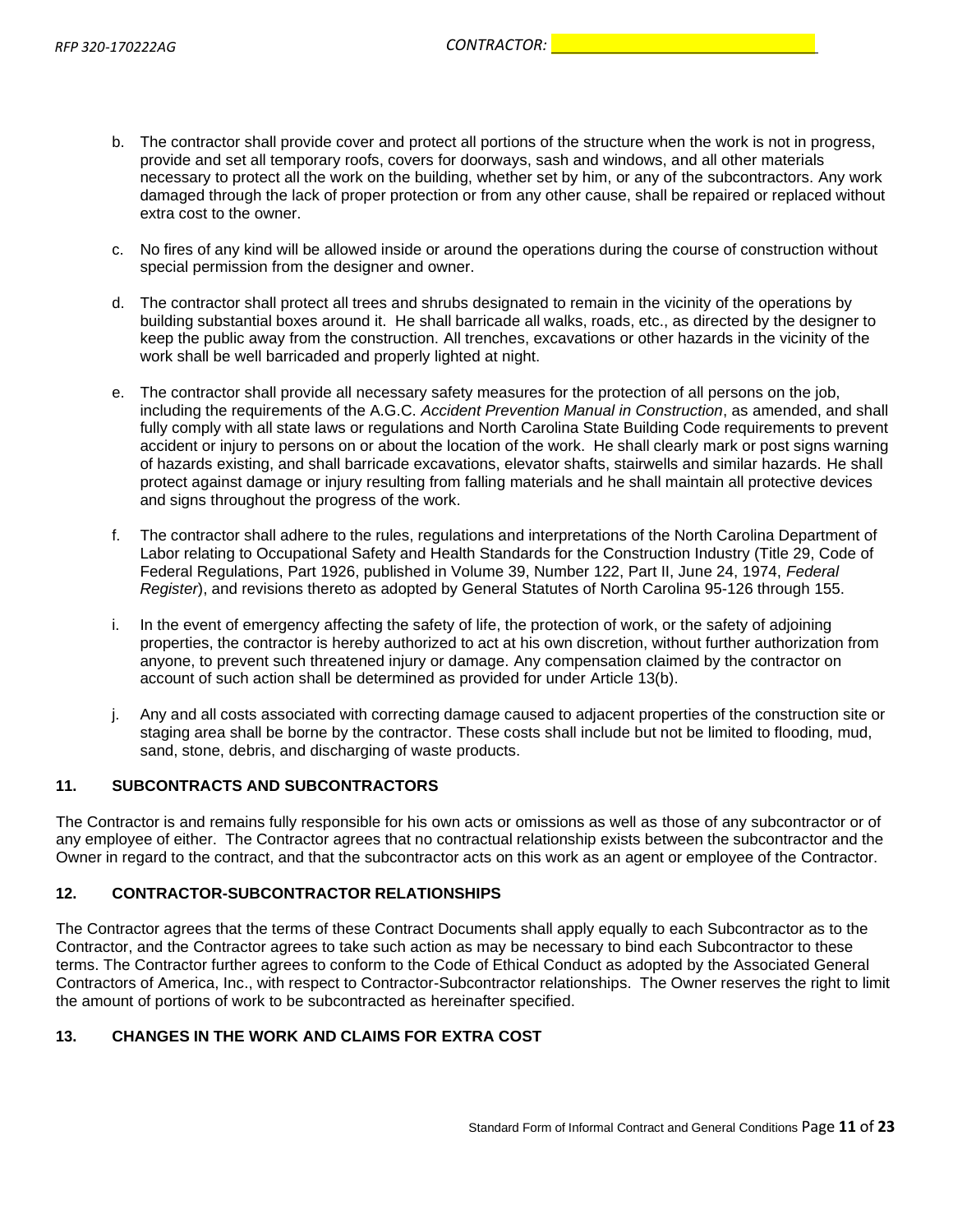- a. The owner may have changes made in the work covered by the contract. These changes will not invalidate and will not relieve or release the contractor from any guarantee given by him pertinent to the contract provisions. These changes will not affect the validity of the guarantee bond and will not relieve the surety or sureties of said bond. All extra work shall be executed under conditions of the original contract.
- b. Except in an emergency endangering life or property, no change shall be made by the contractor except upon receipt of approved change order from the designer, countersigned by the owner authorizing such change. No claim for adjustments of the contract price shall be valid unless this procedure is followed.

In the event of emergency endangering life or property, the contractor may be directed to proceed on a time and material basis whereupon the contractor shall proceed and keep accurately on such form as specified by the designer or owner, a correct account of costs together with all proper invoices, payrolls and supporting data. Upon completion of the work the change order will be prepared as outlined under either Method "c(1)" or Method "c(2)" or both.

- c. In determining the values of changes, either additive or deductive, contractors are restricted to the use of the following methods:
	- 1. Where the extra work involved is covered by unit prices quoted in the proposal, or subsequently agreed to by the Contractor, Designer, an Owner the value of the change shall be computed by application of unit prices based on quantities, estimated or actual as agreed of the items involved, except is such cases where a quantity exceeds the estimated quantity allowance in the contract by one hundred percent (100%) or more. In such cases, either party may elect to proceed under subparagraph c (2) herein. If neither party elects to proceed under c (2), then unit prices shall apply.
	- 2. The contracting parties shall negotiate and agree upon the equitable value of the change prior to issuance of the change order, and the change order shall stipulate the corresponding lump sum adjustment to the contract price.
- d. Under Paragraph "b" and Methods "c(2)" above, the allowances for overhead and profit combined shall be as follows: all contractors (the single contracting entity (prime), his subcontractors(1<sup>st</sup> tier subs), or their sub-subcontractors ( $2<sup>nd</sup>$  tier subs,  $3<sup>rd</sup>$  tier subs, etc.) shall be allowed a maximum of 10% on work they each self-perform; the prime contractor shall be allowed a maximum of 5% on contracted work of his 1<sup>st</sup> tier sub; 1st tier, 2<sup>nd</sup> tier, 3<sup>rd</sup> tier, etc. contractors shall be allowed a maximum of 2.5% on the contracted work of their subs. ; Under Method "c(1)", no additional allowances shall be made for overhead and profit. In the case of deductible change orders, under Method "c(2)" and Paragraph (b) above, the contractor shall include no less than five percent (5%*)* profit, but no allowances for overhead.
- e. The term "net cost" as used herein shall mean the difference between all proper cost additions and deductions. The "cost" as used herein shall be limited to the following:
	- 1. The actual costs of materials and supplies incorporated or consumed as part of the work;
	- 2. The actual costs of labor expended on the project site; labor expended in coordination, change order negotiation, record document maintenance, shop drawing revision or other tasks necessary to the administration of the project are considered overhead whether they take place in an office or on the project site.
	- 3. The actual costs of labor burden, limited to the costs of social security (FICA) and Medicare/Medicaid taxes; unemployment insurance costs; health/dental/vision insurance premiums; paid employee leave for holidays, vacation, sick leave, and/or petty leave, not to exceed a total of 30 days per year; retirement contributions; worker's compensation insurance premiums; and the costs of general liability insurance when premiums are computed based on payroll amounts; the total of which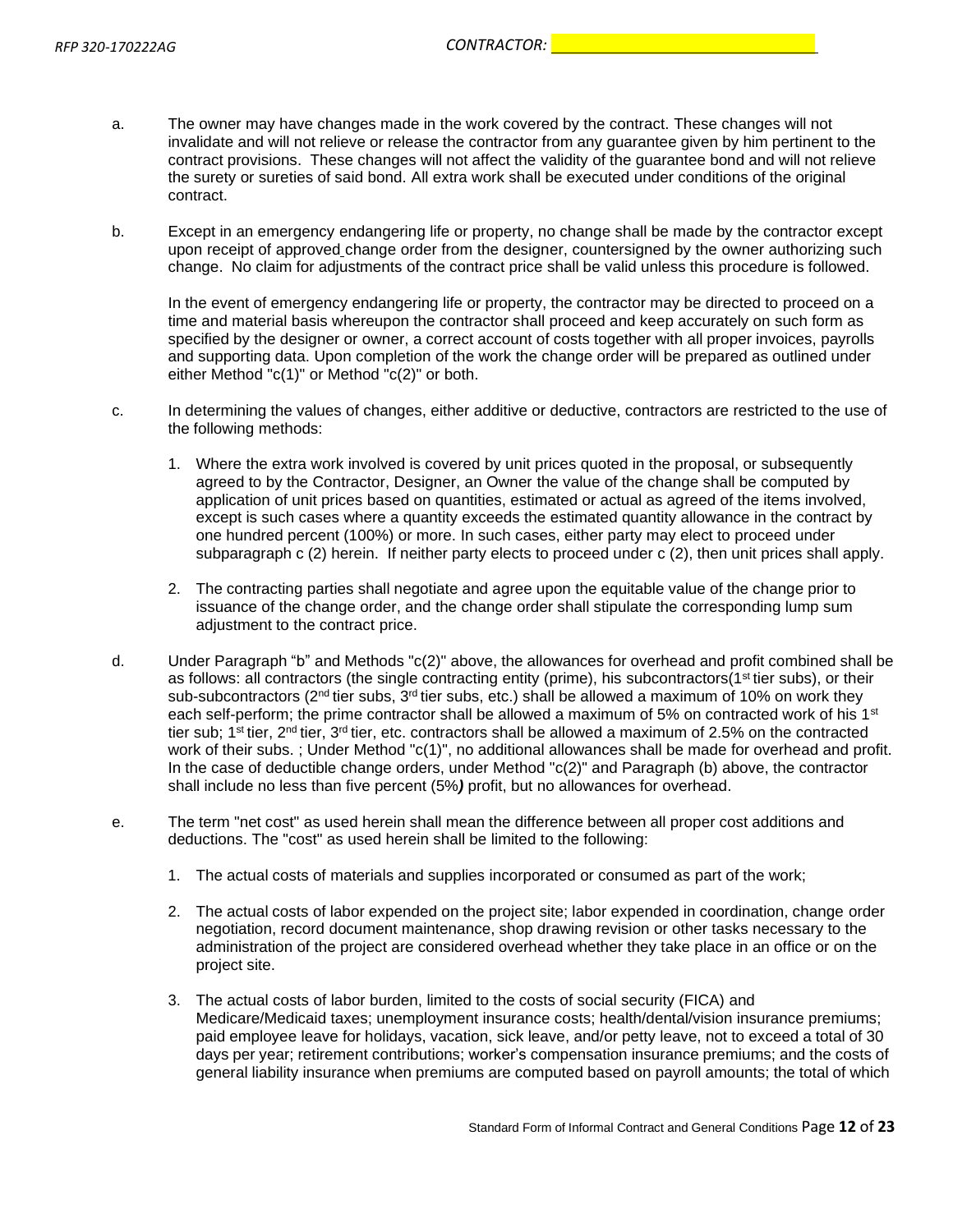shall not exceed thirty percent (30%) of the actual costs of labor;

- 4. The actual costs of rental for tools, excluding hand tools; equipment; machinery; and temporary facilities required for the work;
- 5. The actual costs of premiums for bonds, insurance, permit fees and sales or use taxes related to the work.
- f. Should concealed conditions be encountered in the performance of the work below grade, or should concealed or unknown conditions in an existing structure be at variance with the conditions indicated by the contract documents, the contract sum and time for completion may be equitably adjusted by change order upon claim by either party made within thirty (30) days after the condition has been identified. The cost of such change shall be arrived at by one of the foregoing methods. All change orders shall be supported by a unit cost breakdown showing method of arriving at net cost as defined above.
- g. Change orders shall be submitted by the contractor in writing to the owner/designer for review and approval. The contractor will provide such proposal and supporting data in suitable format. The designer shall verify correctness. Delay in the processing of the change order due to lack of proper submittal by the contractor of all required supporting data shall not constitute grounds for a time extension or basis of a claim. Within fourteen (14) days after receipt of the contractor's accepted proposal including all supporting documentation required by the designer*,* the designer shall prepare the change order and forward to the contractor for his signature or otherwise respond, in writing, to the contractor's proposal. Within seven (7) days after receipt of the change order executed by the contractor, the designer shall, certify the change order by his signature, and forward the change order and all supporting data to the owner for the owner's signature. The owner shall execute the change order*,* within seven (7) days of receipt.

At the time of signing a change order, the contractor shall be required to certify as follows:

"I certify that my bonding company will be notified forthwith that my contract has been changed by the amount of this change order, and that a copy of the approved change order will be mailed upon receipt by me to my surety."

- h. A change order, when issued, shall be full compensation, or credit, for the work included, omitted or substituted. It shall show on its face the adjustment in time for completion of the project as a result of the change in the work.
- i. If, during the progress of the work, the owner requests a change order and the contractor's terms are unacceptable, the owner*,* may require the contractor to perform such work on a time and material basis whereupon the contractor shall proceed and keep accurately on such form as specified by the Designer or owner, a correct account of cost together with all proper invoices, payrolls and supporting data. Upon completion of the work a change order will be prepared with allowances for overhead and profit. above and "net cost" and "cost" per paragraph e. ( will become d) above. Without prejudice, nothing in this paragraph shall preclude the owner from performing or to have performed that portion of the work requested in the change order.

## **14. ANNULMENT OF CONTRACT**

If the contractor fails to begin the work under the contract within the time specified, or the progress of the work is not maintained on schedule, or the work is not completed within the time specified, or fails to perform the work with sufficient workmen and equipment or with sufficient materials to ensure the prompt completion of said work, or shall perform the work unsuitably or shall discontinue the prosecution of the work, or if the contractor shall become insolvent or be declared bankrupt or commit any act of bankruptcy or insolvency, or allow any final judgment to stand against him unsatisfied for a period of forty-eight (48) hours, or shall make an assignment for the benefit of creditors, or for any other cause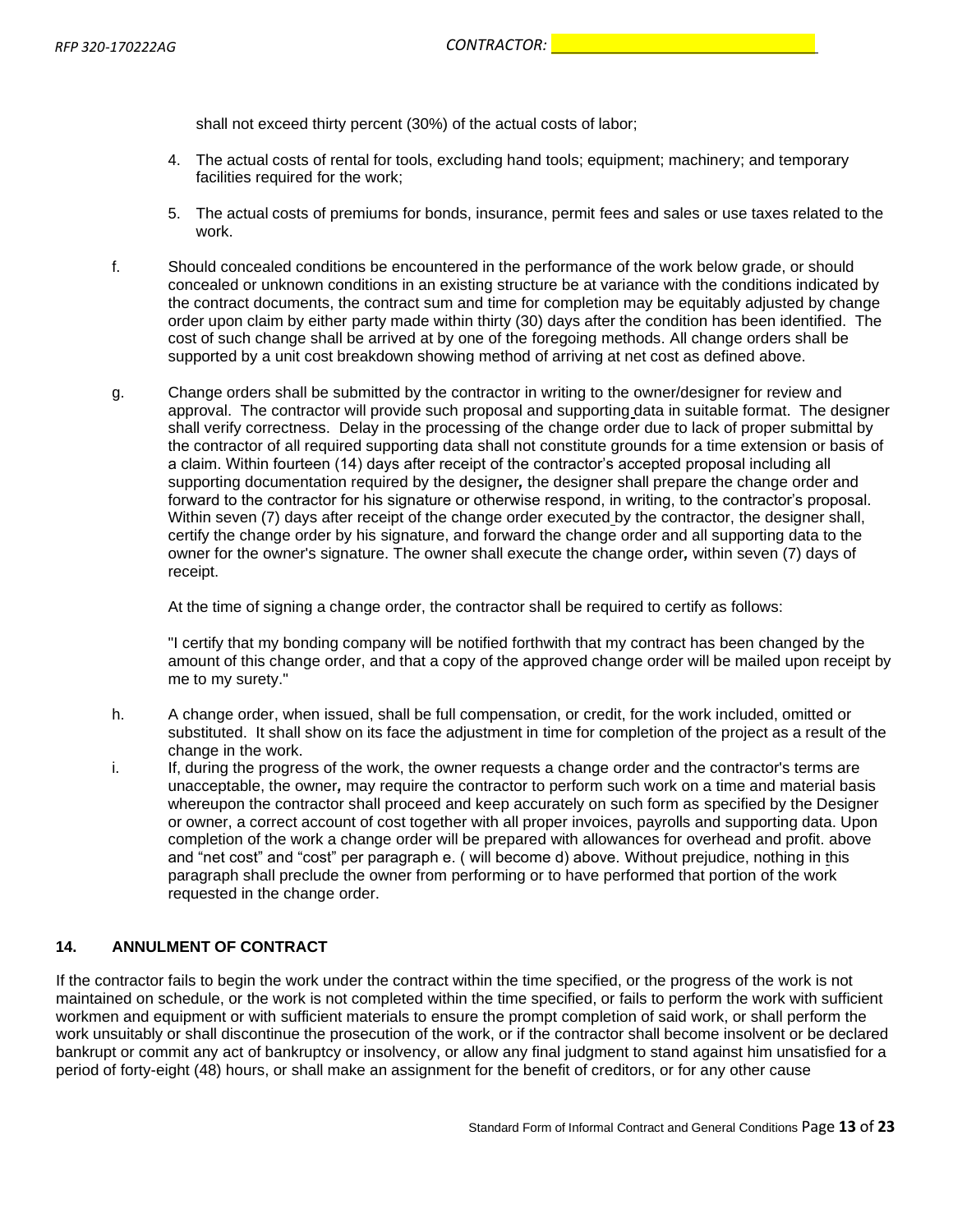whatsoever shall not carry on the work in an acceptable manner, the owner may give notice in writing, sent by certified mail, return receipt requested, to the contractor and his surety (if applicable) of such delay, neglect or default, specifying the same, and if the contractor within a period of seven (7) days after such notice shall not proceed in accordance therewith, then the owner shall, declare this contract in default, and, thereupon, the surety shall promptly take over the work and complete the performance of this contract in the manner and within the time frame specified. In the event the contractor, or the surety (if applicable) shall fail to take over the work to be done under this contract within seven (7) days after being so notified and notify the owner in writing, sent by certified mail, return receipt requested, that he is taking the same over and stating that he will diligently pursue and complete the same, the owner shall have full power and authority, without violating the contract, to take the prosecution of the work out of the hands of said contractor, to appropriate or use any or all contract materials and equipment on the grounds as may be suitable and acceptable and may enter into an agreement, either by public letting or negotiation, for the completion of said contract according to the terms and provisions thereof or use such other methods as in his opinion shall be required for the completion of said contract in an acceptable manner. All costs and charges incurred by the owner, together with the costs of completing the work under contract, shall be deducted from any monies due or which may become due said contractor and surety (if applicable). In case the expense so incurred by the owner shall be less than the sum which would have been payable under the contract, if it had been completed by said contractor, then the said contractor and surety (if applicable) shall be entitled to receive the difference, but in case such expense shall exceed the sum which would have been payable under the contract, then the contractor and the surety (if applicable) shall be liable and shall pay to the owner the amount of said excess.

## **15. TERMINATION FOR CONVENIENCE**

- a. Owner may at any time and for any reason terminate Contractor's services and work at Owner's convenience, after notification to the contractor in writing via email or certified mail. Upon receipt of such notice, Contractor shall, unless the notice directs otherwise, immediately discontinue the work and placing of orders for materials, facilities and supplies in connection with the performance of this Agreement.
- b. Upon such termination, Contractor shall be entitled to payment only as follows: (1) the actual cost of the work completed in conformity with this Agreement; plus, (2) such other costs actually incurred by Contractor as approved by Owner; (3) plus ten percent (10%) of the cost of the balance of the work to be completed for overhead and profit. There shall be deducted from such sums as provided in this subparagraph the amount of any payments made to Contractor prior to the date of the termination of this Agreement. Contractor shall not be entitled to any claim or claim of lien against Owner for any additional compensation or damages in the event of such termination and payment.

### **16. OWNER'S RIGHT TO DO WORK**

If, during the progress of the work or during the period of guarantee, the contractor fails to prosecute the work properly or to perform any provision of the contract, the owner, after seven (7) days' written notice sent by email or certified mail, return receipt requested, to the contractor from the designer, may perform or have performed that portion of the work. The cost of the work may be deducted from any amounts due or to become due to the contractor, such action and cost of same having been first approved by the designer. Should the cost of such action of the owner exceed the amount due or to become due the contractor, then the contractor or his surety, or both, shall be liable for and shall pay to the owner the amount of said excess.

## **17. REQUESTS FOR PAYMENT**

Contractor shall refer to the Supplemental General Conditions for specific directions on payment schedule, procedures and the name and address where to send applications for payments for this project. It is imperative that invoices be sent only to the above address in order to assure proper and timely delivery and handling.

The Designer/Owner will process all Contractor pay requests as the project progresses. The Contractor shall receive payment within thirty (30) consecutive days after Designer/Owner's approval of each pay request. Payment will only be made for work performed as determined by the Designer/Owner.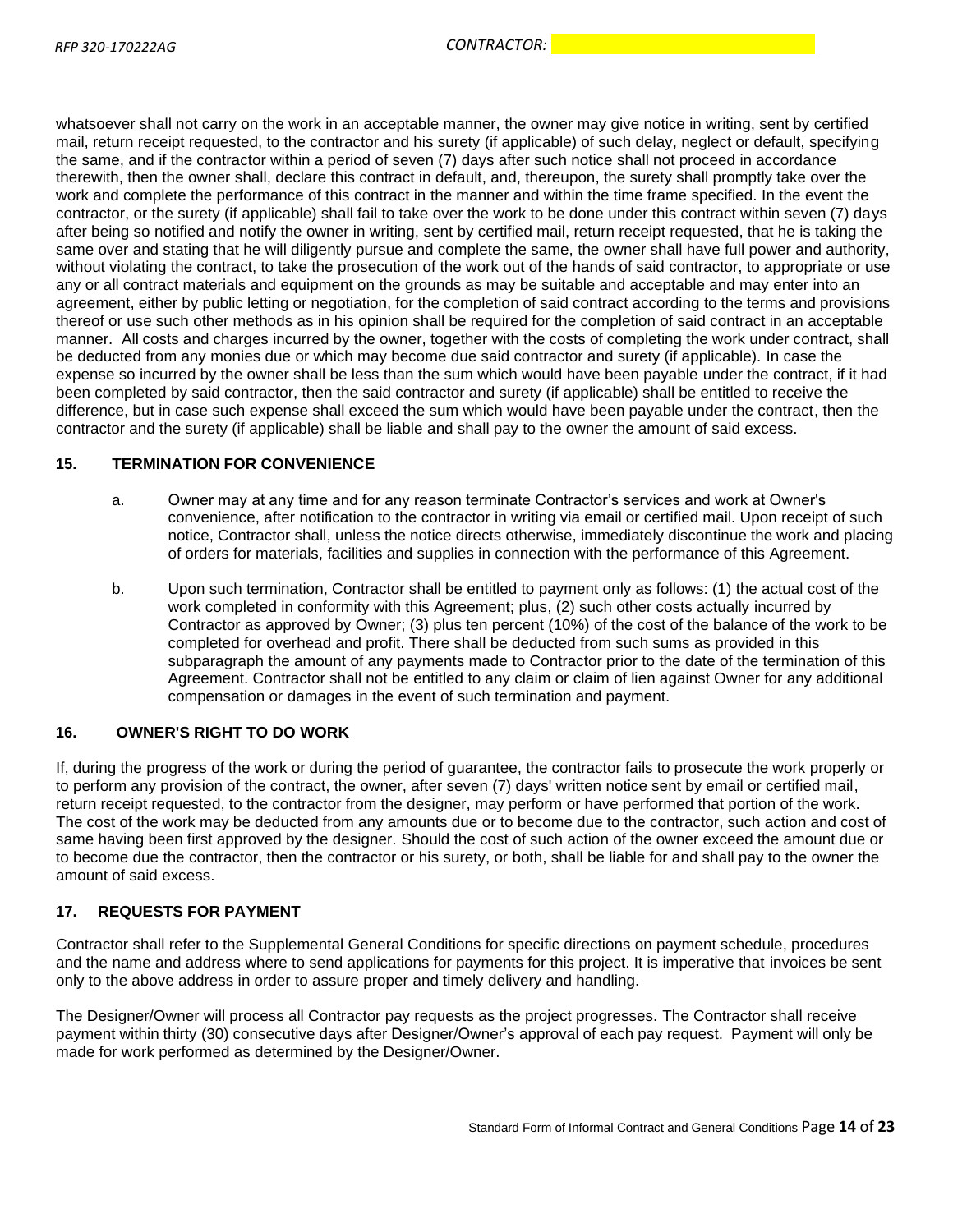Retainage:

- a. Retainage withheld will not exceed 5% at any time.
- b. The same terms apply to general contractor and subcontractors alike.
- c. Following 50% completion of the project no further retainage will be withheld if the contractor/subcontractor has performed their work satisfactorily.
- d. Exceptions:
	- 1. Owner/Contractor can reinstate retainage if the contractor/subcontractor does not continue to perform satisfactorily.
	- 2. Following 50% completion of the project, the owner is authorized to withhold additional retainage from a subsequent periodic payment if the amount of retainage withheld falls below 2.5%.

Final payment will be made within thirty (30) consecutive days after acceptance of the work, receipt of marked-up "asbuilt" drawings and specifications and the submission both of notarized Contractor's affidavit and final pay request. All pay requests shall be submitted to the Designer/Owner for approval.

**THE CONTRACTOR'S FINAL PAYMENT AFFIDAVIT SHALL STATE:** "THIS IS TO CERTIFY THAT ALL COSTS OF MATERIALS, EQUIPMENT, LABOR, SUBCONTRACTED WORK, AND ALL ELSE ENTERING INTO THE ACCOMPLISHMENT OF THIS CONTRACT, INCLUDING PAYROLLS, HAVE BEEN PAID IN FULL."

## **18. PAYMENTS WITHHELD**

The designer with the approval of the Owner may withhold payment for the following reasons:

- a. Faulty work not corrected.
- b. The unpaid balance on the contract is insufficient to complete the work in the judgment of the designer.
- c. To provide for sufficient contract balance to cover liquidated damages that will be assessed.
- d. The secretary of the Department of Administration may authorize the withholding of payment for the following reasons:

i.Claims filed against the contractor or evidence that a claim will be filed.

ii.Evidence that subcontractors have not been paid.

When grounds for withholding payments have been removed, payment will be released. Delay of payment due the contractor without cause will make owner liable for payment of interest to the contractor as provided in G.S. 143-134.**1.** As provided in G.S. 143-134.1(e), the owner shall not be liable for interest on payments withheld by the owner for unsatisfactory job progress, defective construction not remedied, disputed work, or third-party claims filed against the owner or reasonable evidence that a third-party claim will be filed.

## **19. MINIMUM INSURANCE REQUIREMENTS**

Requirements. Providing and maintaining adequate insurance coverage is a material obligation of the Contractor and is of the essence of The Contract. All such insurance shall meet all laws of the City of Rocky Mount. Such insurance coverage shall be obtained from companies that are authorized to provide such coverage and that are authorized by the Commissioner of Insurance to do business in North Carolina. The Contractor shall at all times comply with the terms of such insurance policies, and all requirements of the insurer under any such insurance policies, except as they may conflict with existing North Carolina laws or The Contract. The limits of coverage under each insurance policy maintained by the Contractor shall not be interpreted as limiting the Contractor's liability and obligations under the Contract.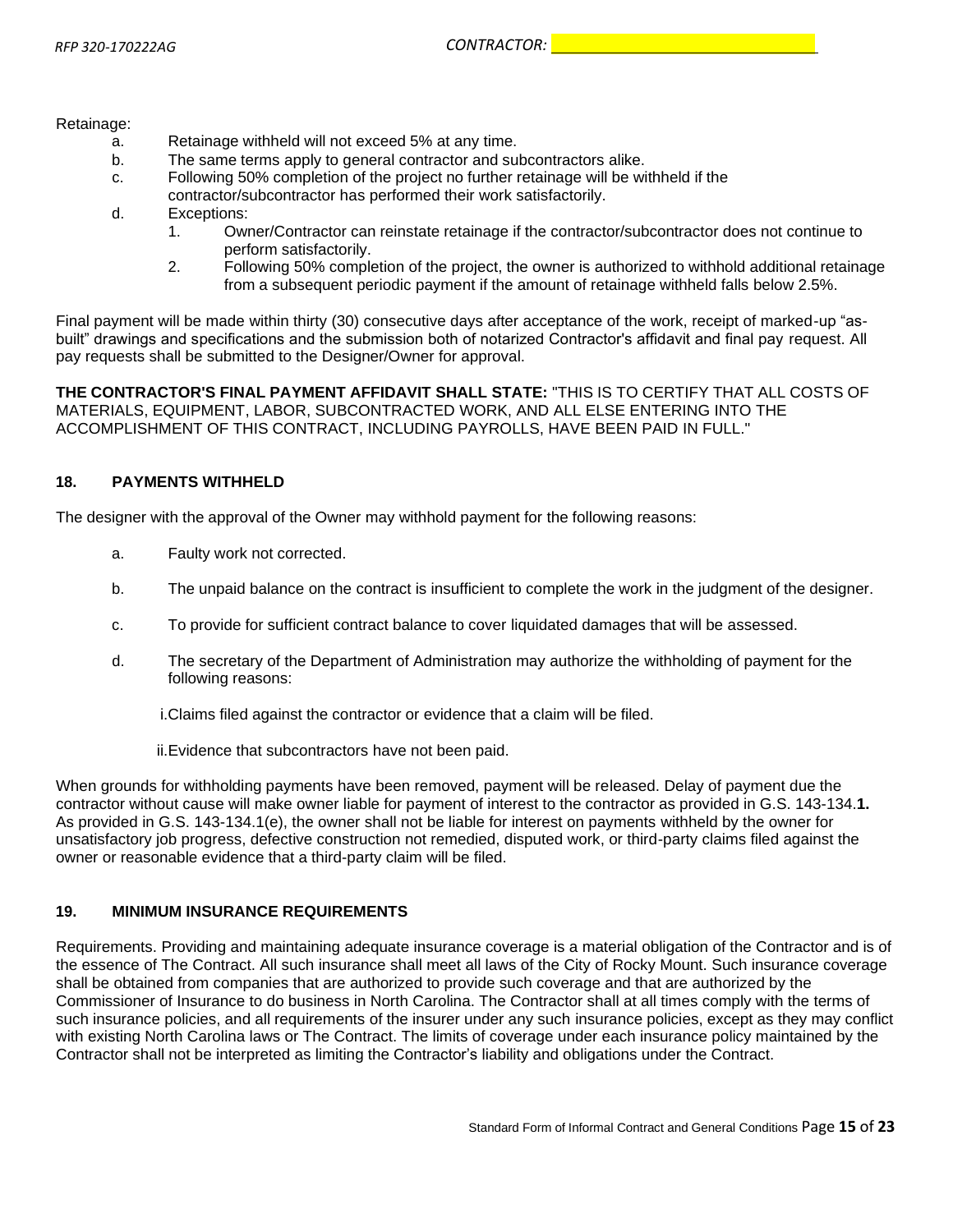Insurance. Contractor agrees to maintain **Commercial General Liability** in amount of \$1,000,000 each occurrence, \$1,000,000 each occurrence in Personal & Advertising Injury with \$2,000,000 General Aggregate, and \$2,000,000 Products/Completed Operations Aggregate. Contractor shall maintain \$1,000,000 in **automobile liability,** and other appropriate insurance, as well as Workers Compensation in the required statutory amount of \$500,000.00 for all employees participating in the provision of services under this Contract. The City of Rocky Mount shall be named by endorsement as an additional insured on the General and Automobile Liability policies. Certificates of such insurance shall be furnished by Contractor to the City and shall contain an endorsement to provide the City at least 30 days' written notice of any intent to cancel or terminate by either Contractor or the insuring company. Failure to furnish insurance certificates or maintain such insurance shall be a default under this contract and shall be grounds for immediate termination of this Contract.

## **20. ASSIGNMENT**

No assignment of the Contractor's obligations or the Contractor's right to receive payment hereunder shall be permitted.

## **21. CLEANING UP AND RESTORATION OF SITE**

The Contractor shall keep the sites and surrounding area reasonably free from rubbish at all times and shall remove debris from the site from time to time or when directed to do so by the Owner. Before final inspection and acceptance of the project, the Contractor shall thoroughly clean the sites, and completely prepare the project and site for use by the Owner.

At the end of construction, the contractor shall oversee and implement the restoration of the construction site to its original state. Restoration includes but not limited to walks, drives, lawns, trees and shrubs, corridors, stairs and other elements shall be repaired, cleaned or otherwise restored to their original state.

## **22. GUARANTEE**

The contractor shall unconditionally guarantee materials and workmanship against patent defects arising from faulty materials, faulty workmanship or negligence for a period of twelve (12) months following the final acceptance of the work and shall replace such defective materials or workmanship without cost to the owner.

Where items of equipment or material carry a manufacturer's warranty for any period in excess of twelve (12) months, then the manufacturer's warranty shall apply for that particular piece of equipment or material. The contractor shall replace such defective equipment or materials, without cost to the owner, within the manufacturer's warranty period.

Additionally, the owner may bring an action for latent defects caused by the negligence of the contractor, which is hidden or not readily apparent to the owner at the time of beneficial occupancy or final acceptance, whichever occurred first, in accordance with applicable law.

Guarantees for roofing workmanship and materials shall be stipulated in the specifications sections governing such roof, equipment, materials, or supplies.

### **23. STANDARDS**

All manufactured items and/or fabricated assemblies subject to operation under pressure, operation by connection to an electric source, or operation involving a connection to a manufactured, natural, or LP gas source shall be constructed and approved in a manner acceptable to the appropriate State or City inspector which customarily requires the label or reexamination listing or identification marking of appropriate safety standard organization, such as the American Society of Mechanical Engineers for pressure vessels; the Underwriters Laboratories and/or National Electrical Manufacturers Association for electrically operated assemblies; or the American Gas Association for gas operated assemblies, where such approvals of listings have been established for the type of device offered and furnished. Further, all items furnished shall meet all requirements of the Occupational Safety and Health Act (OSHA), and State and federal requirements relating to clean air and water pollution.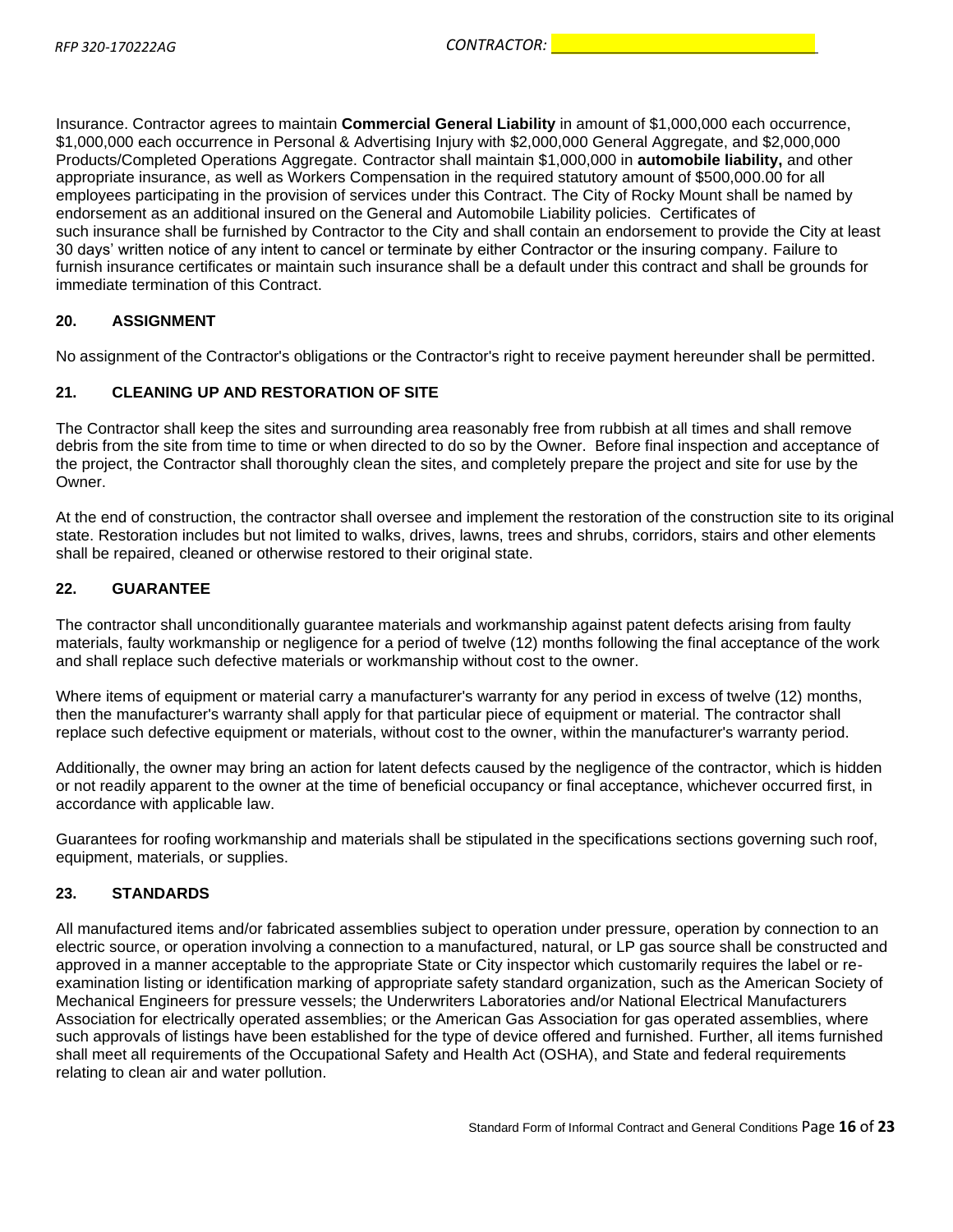All equipment and products must be independent third party tested and labeled (UL, FM, or CTS) before final connections to Owner services or utilities.

## **24. EQUAL OPPORTUNITY CLAUSE**

The non-discrimination clause contained in Section 202 (Federal) Executive Order 11246, as amended by Executive Order 11375, relative to equal employment opportunity for all persons without regard to race, color, religion, sex or national origin, and the implementing rules and regulations prescribed by the secretary of Labor, are incorporated herein.

The contractor(s) agree not to discriminate against any employee or applicant for employment because of physical or mental disabilities in regard to any position for which the employee or applicant is qualified. The contractor agrees to take affirmative action to employ, advance in employment and otherwise treat qualified individuals with such disabilities without discrimination based upon their physical or mental disability in all employment practices.

## **25. MINORITY BUSINESS PARTICIPATION**

The Contractor has the responsibility to make a good faith effort to solicit minority proposals and to attain the aspirational ten percent (10%) goal. We encourage all Contractors even minority businesses to obtain the aspirational goal where subcontracting and supplier opportunities exist.

### **26. MINORITY BUSINESS STATUTE**

GS 143-128.2 establishes a ten percent (10%) goal for participation by minority businesses valued \$100,000.00 or more for each State funded building project.

For construction contracts with a value of less than \$300,000, the Owner has the responsibility to make a good faith effort to solicit minority proposals and to attain the goal. The contractor shall include with his proposal a completed Identification of HUB Certified/Minority Business Participation form. Contractor shall submit completed Appendix F MBE Documentation for Contract Payments form with final payment request.

For construction contracts with a value of \$300,000 or greater, the contractor shall comply with the document *Guidelines for* Recruitment and Selection of Minority Businesses for Participation in State Construction Contracts including Identification of Minority Business Participation, Affidavits A, B, C, and D, and Appendix E. These forms provided herein are hereby incorporated and made a part of this contract. Forms can be found at https://rockymountnc.gov/servicesfinance-mwbe/

### **27. ACCESS TO PERSONS AND RECORDS**

The State Auditor shall have access to persons and records as a result of all contracts or grants entered into by the Owner in accordance with General Statute 147-64.7. The Owner's internal auditors shall also have the right to access and copy the Contractor's records relating to the Contract and Project during the term of the Contract and within two years following the completion of the Project/close-out of the Contract to verify accounts, accuracy, information, calculations and/or data affecting and/or relating to Contractor's requests for payment, requests for change orders, change orders, claims for extra work, requests for time extensions and related claims for delay/extended general conditions costs, claims for lost productivity, claims for lost efficiency, claims for idle equipment or labor, claims for price/cost escalation, passthrough claims of subcontractors and/or suppliers, and/or any other type of claim for payment or damages from Owner and/or its project representatives.

### **28. GOVERNING LAWS**

This contract is made under and shall be governed and construed in accordance with the laws of the State of North Carolina, without regard to its conflict of laws rules, and within which State all matters, whether sounding in Contract or tort or otherwise, relating to its validity, construction, interpretation and enforcement shall be determined.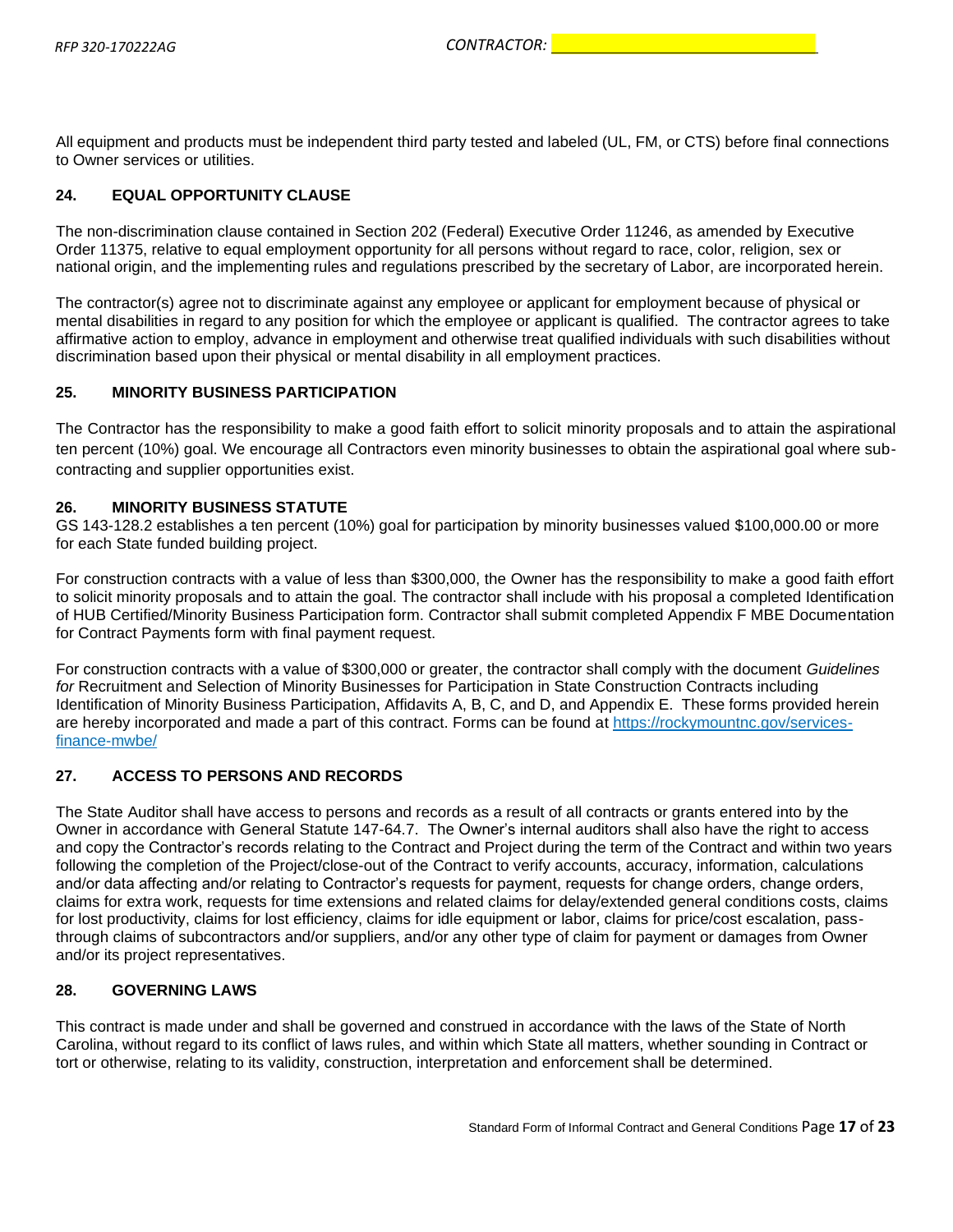## <span id="page-17-0"></span>**ATTACHMENT D: SUPPLEMENTARY GENERAL CONDITIONS**

### **TIME OF COMPLETION**

The Contractor shall commence work to be performed under this Contract on a date to be specified in written order from the Designer/Owner and shall fully complete all work hereunder within 60 consecutive calendar days from the Notice to Proceed. The project over run, liquidated damages, shall be \$200.00 per day.

If the Contractor is delayed at any time in the progress of his work by any act or negligence of the Owner, his employees or his separate contractor, by changes ordered in the work; by abnormal weather conditions; by any causes beyond the Contractor's control or by other causes deemed justifiable by Owner, then the contract time may be reasonably extended in a written order from the Owner upon written request from the contractor within ten days following the cause for delay. Time extensions for weather delays, acts of God, labor disputes, fire, delays in transportation, unavoidable casualties or other delays which are beyond the control of the Owner do not entitle the Contractor to compensable damages for delays. Any contractor claim for compensable damages for delays is limited to delays caused solely by the owner or its agents.

## **CONSTRUCTION SCHEDULE**

Project start date will be **the start of the start of the start of the start date of the start date will be completion date of the start of the start of the start of the start of the start of the start of the start of the** Contractor to provide a schedule for how they intend to complete the project within the proposed project timeframe.

#### **PAYMENTS**

Payment will be provided following the approved application and certification for payment throughout the project.

### **UTILITIES**

Owner may provide certain utilities such as power or water with connections and extensions by the Contractor.

#### **USE OF SITE**

May be restricted. Work hours may be limited. Parking permits may be required.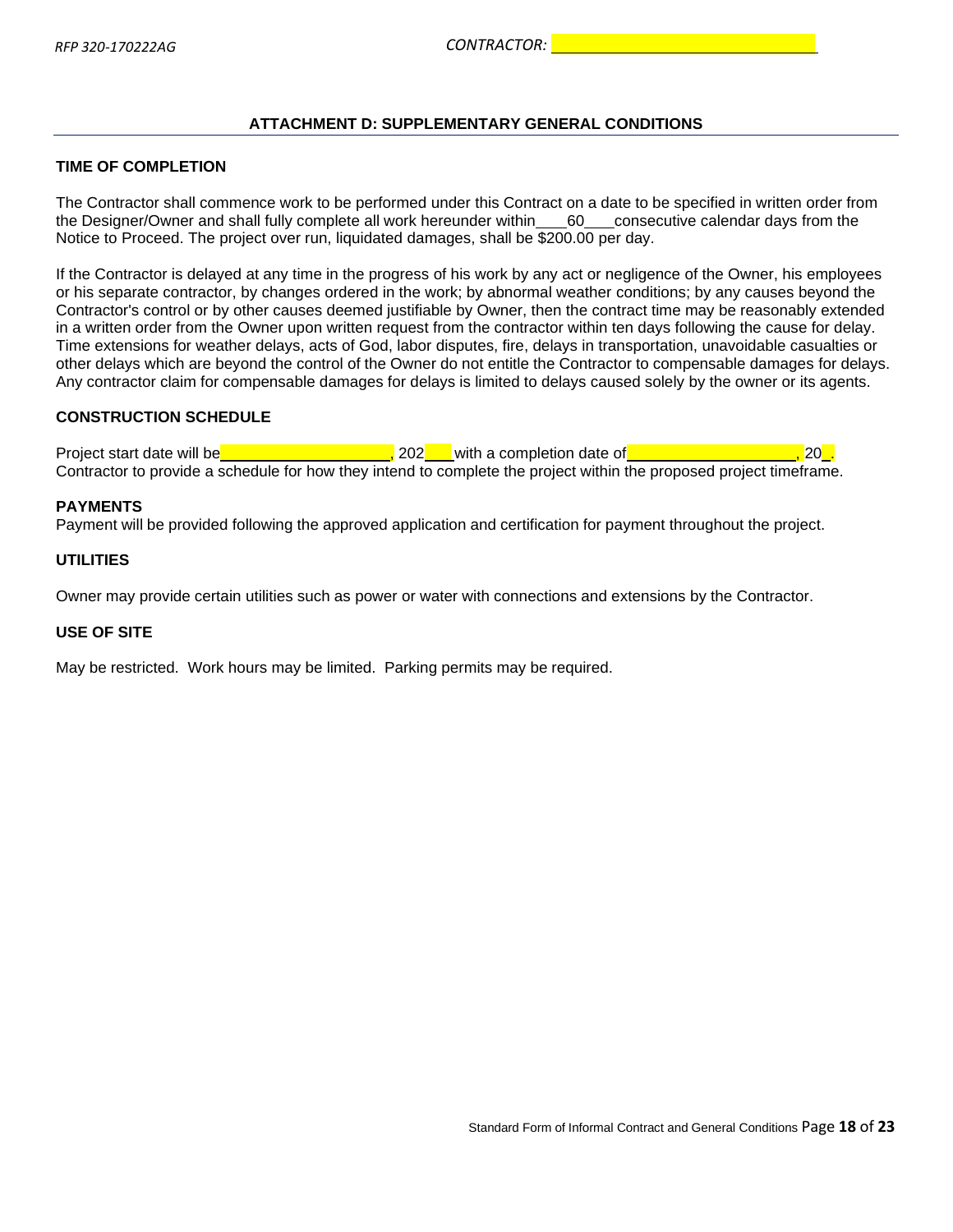## <span id="page-18-0"></span>**ATTACHMENT E: SUPPLEMENTAL VENDOR INFORMATION**

#### **HISTORICALLY UNDERUTILIZED BUSINESSES**

Historically Underutilized Businesses (HUBs) consist of minority, women and disabled business firms that are at least fiftyone percent owned and operated by an individual(s) of the categories. Also included in this category are disabled business enterprises and non-profit work centers for the blind and severely disabled.

Pursuant to G.S. 143B-1361(a), 143-48 and 143-128.4, the State invites and encourages participation in this procurement process by businesses owned by minorities, women, disabled, disabled business enterprises and non-profit work centers for the blind and severely disabled. This includes utilizing subcontractors to perform the required functions in this RFP. Any questions concerning NC HUB certification, contact the **[North Carolina Office of Historically Underutilized Businesses](http://ncadmin.nc.gov/businesses/hub)** at (919) 807-2330. The Vendor shall respond to question #1 and #2 below.

| a) Is Vendor a Historically Underutilized Business? $\Box$ Yes $\Box$ No                                  |
|-----------------------------------------------------------------------------------------------------------|
| b) Is Vendor Certified with North Carolina as a Historically Underutilized Business? $\Box$ Yes $\Box$ No |
| If so, state HUB classification:                                                                          |
|                                                                                                           |

## **CONTRACTOR REGISTRATION**

New vendors must complete a vendor registration form using the link below. If you are a current vendor that has not completed the online vendor registration also complete the form. Once registration is complete email a copy of your W9 an E-Verify Affidavit to the contact person listed on the coversheet.

https://rockymountnc.gov/services-finance-vendor-registration/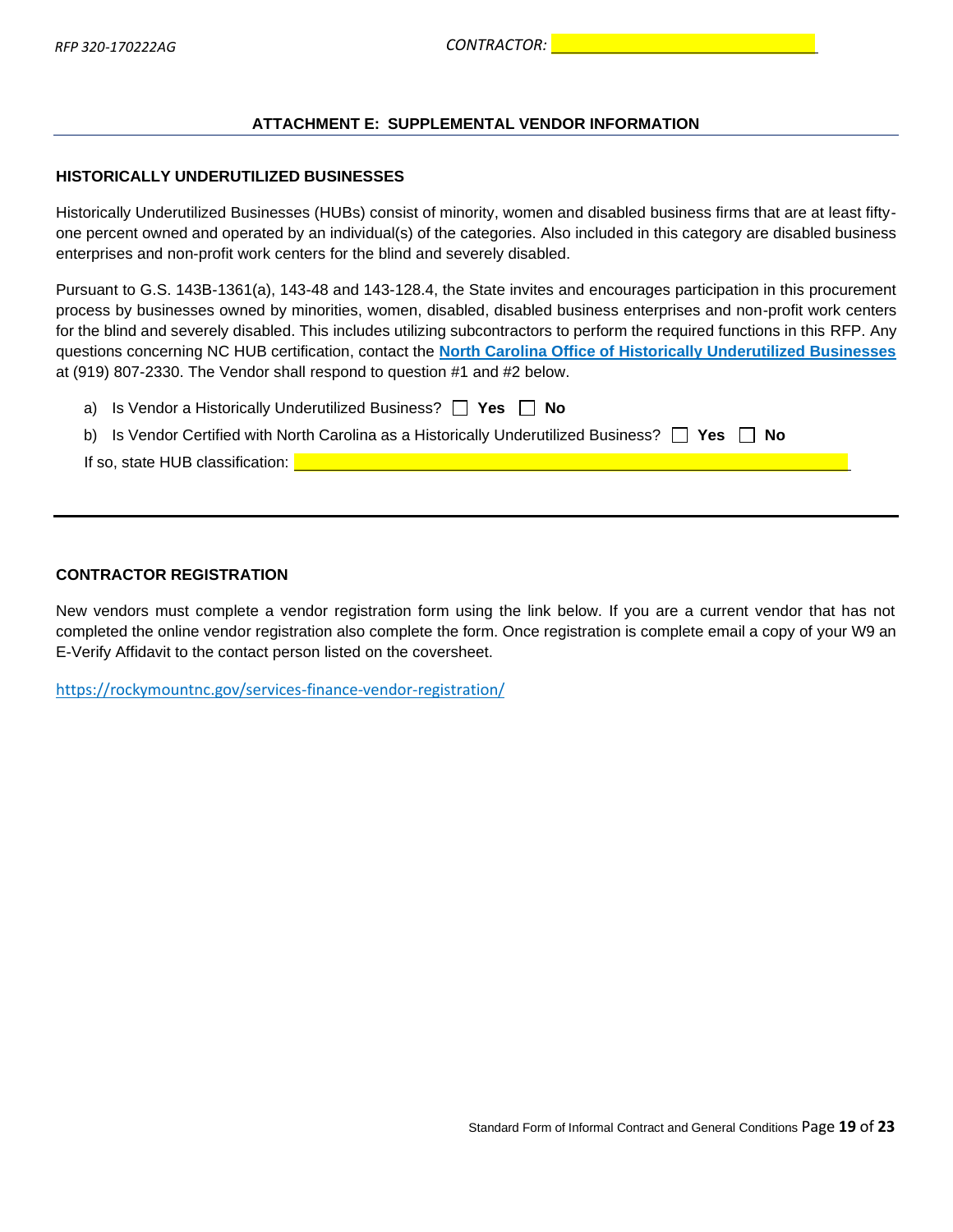## **ATTACHMENT F: PROPOSED PRODUCTS FORM**

<span id="page-19-0"></span>

| No.                     | Item | <b>Proposed Product(s)</b> | <b>Supplier Names &amp; Addresses</b> |
|-------------------------|------|----------------------------|---------------------------------------|
| $\overline{1}$          |      |                            |                                       |
| $\overline{2}$          |      |                            |                                       |
| $\overline{\mathbf{3}}$ |      |                            |                                       |
| $\overline{4}$          |      |                            |                                       |
| $\overline{\mathbf{5}}$ |      |                            |                                       |

## CERTIFICATION BY PRIME CONTRACTOR:

Contractor

Each supplier listed above has established his ability and responsibility to supply the specified materials in accordance with the Contract Documents.

| oviniuvui |                     |       |  |
|-----------|---------------------|-------|--|
| By:       |                     | Date: |  |
|           | Signature & Title   |       |  |
| Approved: | CITY OF ROCKY MOUNT |       |  |
| By:       |                     | Date: |  |
|           | Owner or Designer   |       |  |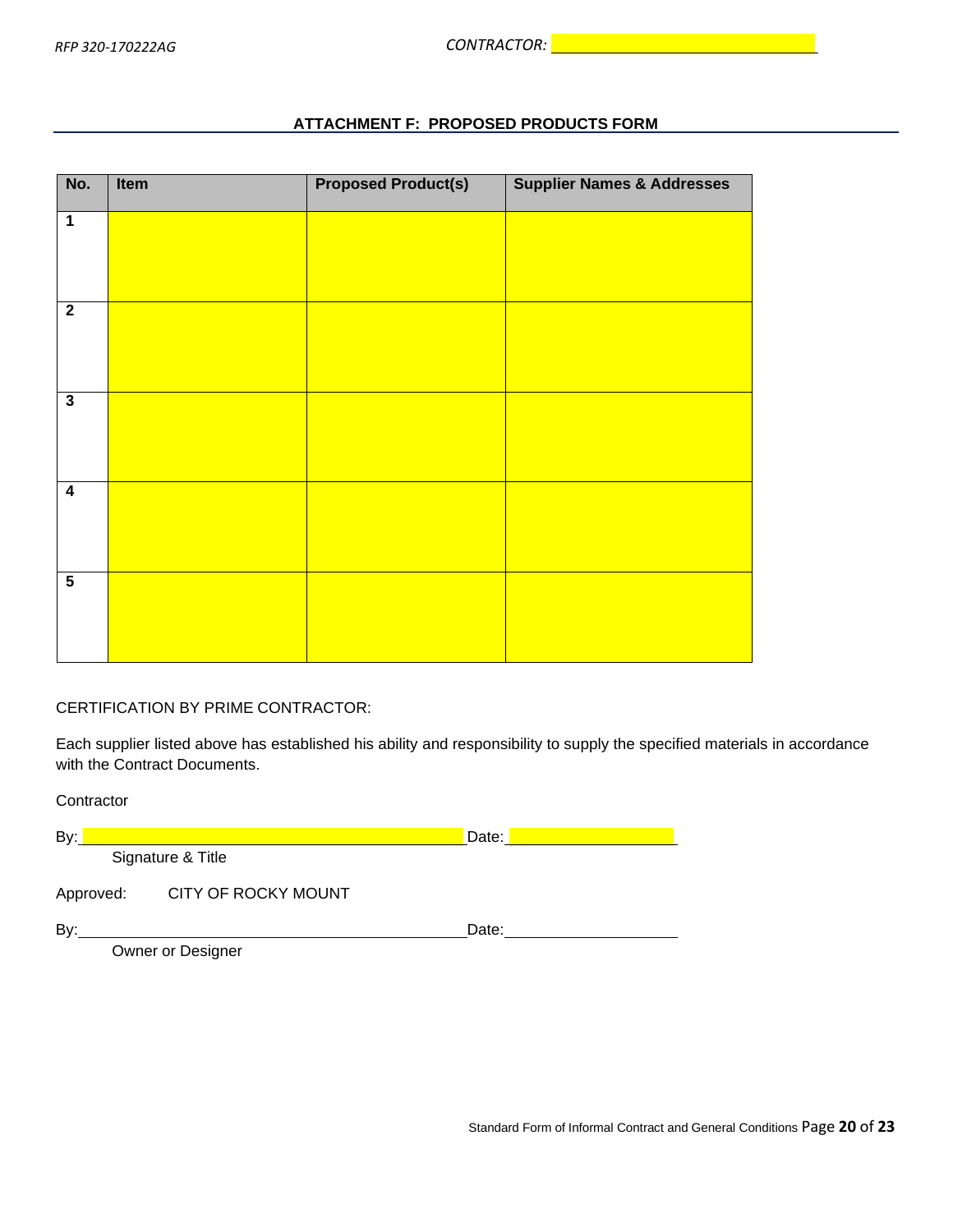## **ATTACHMENT G: MWBE FORMS**

<span id="page-20-0"></span>For construction contracts with a value of \$30,000 or greater, the contractor is expected to complete the Identification of Minority Business Participation, Affidavits A, B, C, and D, and Appendix E (if applicable). These forms provided herein are hereby incorporated and made a part of this RFP. Forms can be found at https://rockymountnc.gov/services-financemwbe/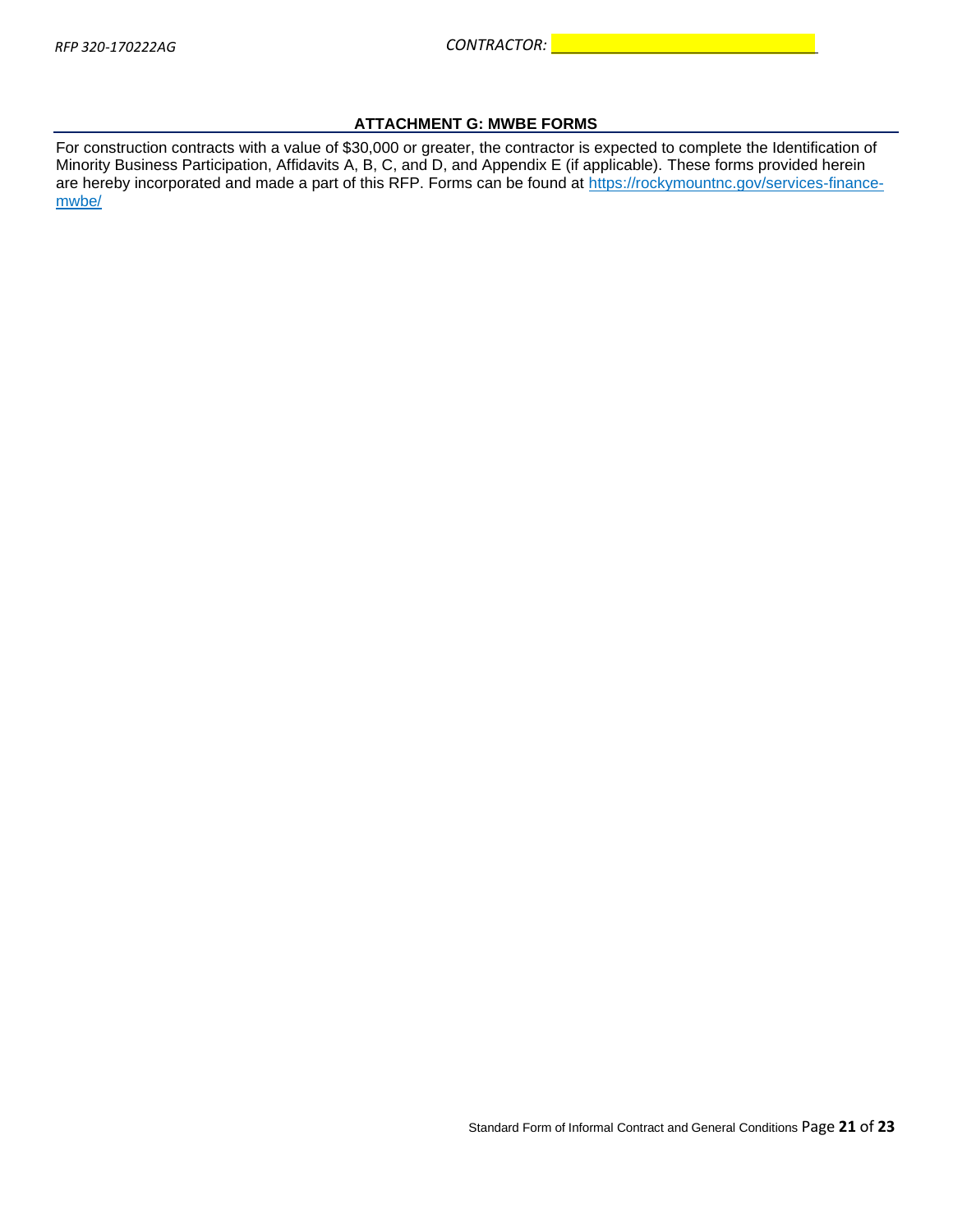## **ATTACHMENT H: SPREADSHEET**

<span id="page-21-0"></span>

|       |                           | Cut addre ss for water | Asphalt          |                         |                  |                  |        |                | <b>Tons</b> | Pound              |
|-------|---------------------------|------------------------|------------------|-------------------------|------------------|------------------|--------|----------------|-------------|--------------------|
|       |                           | L.                     | W                | D                       | L/Additional     | W/Additional     | Sqft   | Sqyd           |             |                    |
|       | <b>Branch</b>             | 10220                  | 5 <sup>1</sup>   | $\overline{3}$          | 10221            | $\overline{4}$   | 40,884 | 4,543          | 766.58      | 1533150            |
|       | Lancaster                 | 405                    | $\overline{3}$   | $\overline{3}$          | 406              | $\overline{4}$   | 1624   | 180.444        | 30.45       | 60900              |
| Water | 121 E Bridges St          | 6                      | $\Delta$         | $\overline{3}$          | $6 \overline{6}$ | $\mathsf{s}$     | 30     | 3.333333       | 0.56        | 1125               |
| Water | 180 Cokey Rd              | 5                      | 5                | 3                       | $6 \overline{6}$ | $6 \overline{6}$ | 36     | $\overline{4}$ | 0.68        | 1350               |
| Water | 1219 Clark St             | $\overline{5}$         | Δ                | 3                       | $\overline{5}$   | 5                | 25     | 2.777778       | 0.47        | 937                |
| Water | 725 Lincoln St            | 11                     | 14               | $\overline{3}$          | 12               | 15               | 180    | 20             | 3.38        | 6750               |
| Water | 819 Highland              | 8                      | $\overline{7}$   | $\overline{\mathbf{3}}$ | $\overline{9}$   | 8 <sup>1</sup>   | 72     | 8              | 1.35        | 2700               |
| Water | 120 Sordby ally           | 11                     | 5                | $\overline{3}$          | 12               | $6 \overline{6}$ | 72     | 8              | 1.35        | 2700               |
| Water | 1109 Sycamore St          | 11                     | 11               | $\overline{3}$          | 12               | 12               | 144    | 16             | 2.7         | 5400               |
| Water | 1316 Anne St              | 13                     | $\overline{5}$   | $\overline{3}$          | 13               | 6                | 78     | 8.666667       | 1.46        | 2925               |
| Water | 1316 Anne St              | 14                     | $\overline{5}$   | $\overline{3}$          | 15               | 6                | 15     | 1.666667       | 1.69        | 3375               |
| Water | 1712 Fountian St          | 10                     | 5 <sup>1</sup>   | $\overline{3}$          | 11               | $6 \overline{6}$ | 90     | 10             | 1.24        | 2475               |
| Water | Argus PL                  | 10                     | 6                | 3                       | 11               | 7 <sup>1</sup>   | 77     | 8.555556       | 1.44        | 2887               |
| Water | 915 Arlington St          | $\overline{7}$         | 5 <sup>1</sup>   | 3                       | $\overline{7}$   | $\mathsf{s}$     | 35     | 3.888889       | .66         | 1312               |
| Water | 1121 Sandona Ct           | 11                     | 6                | 3                       | 11               | $\overline{7}$   | 77     | 8.555556       | 1.44        | 2887               |
| Water | 728 Wesrwood Dr           | $\overline{9}$         | $\overline{7}$   | $\overline{3}$          | $\overline{9}$   | $\overline{7}$   | 63     | $\overline{7}$ | 1.18        | 2362               |
| Water | 1528 Lewis St             | $\overline{7}$         | 4                | $\overline{3}$          | $\overline{7}$   | $\mathsf{s}$     | 35     | 3.888889       | .66         | 1312               |
| Water | Somerset Way @ Orchard Ct | 12                     | $6 \overline{6}$ | 3                       | 13               | $\overline{7}$   | 91     | 10.11111       | 1.71        | 3412               |
| Water | 218 Pearl St              | 11                     | 5                | $\overline{3}$          | 11               | $6 \overline{6}$ | 66     | 7.333333       | 1.24        | 2475               |
| Water | 116 Shannon Ct            | $\overline{9}$         | $\overline{7}$   | $\overline{3}$          | 10               | 8 <sup>1</sup>   | 80     | 8.888889       | 1.5         | 3000               |
| Water | 400 Blk n Vynes           | $\overline{7}$         | $6 \overline{6}$ | 3                       | 8                | $\overline{7}$   | 56     | 6.222222       | 1.05        | 2100               |
| Water | 12-3 Gay St               | 11                     | 9                | $\overline{3}$          | 12               | 10               | 120    | 13.33333       | 2.25        | 4500               |
| Water | 119 E Ridge St            | 6                      | $\overline{5}$   | $\overline{3}$          | $\overline{7}$   | 6                | 42     | 4.666667       | .79         | 1575               |
| Water | 116 Willow Oaks           | 15                     | 12               | $\overline{3}$          | 16               | 13               | 208    | 23.11111       | 3.9         | 7800               |
| Water | W Thomas @ Lee St         | 9                      | 6                | 3                       | 10               | $\overline{7}$   | 70     | 7.777778       | 1.31        | 2625               |
| Water | 1002 Liberty St           | 9                      | $\overline{7}$   | 3                       | 10               | 8 <sup>1</sup>   | 80     | 8.888889       | 1.5         | 3000               |
| Water | 1515 Davis St             | $\overline{7}$         | $6 \overline{6}$ | $\overline{3}$          | 8                | $\overline{7}$   | 56     | 6.222222       | 1.05        | 2100               |
| Water | 229 Home St               | 10                     | 9                | $\overline{3}$          | 11               | 10               | 110    | 12.22222       | 2.06        | 4125               |
| Water | 113 Temberlane Dr         | 8                      | $\overline{5}$   | $\overline{3}$          | $\overline{9}$   | $6 \overline{6}$ | 54     | 6              | 1.01        | 2025               |
|       |                           |                        |                  |                         |                  |                  |        |                |             |                    |
|       |                           |                        |                  |                         |                  |                  |        |                |             | Poinds=1,673,284   |
|       |                           |                        |                  |                         |                  |                  |        |                |             | Total Tons=836.642 |